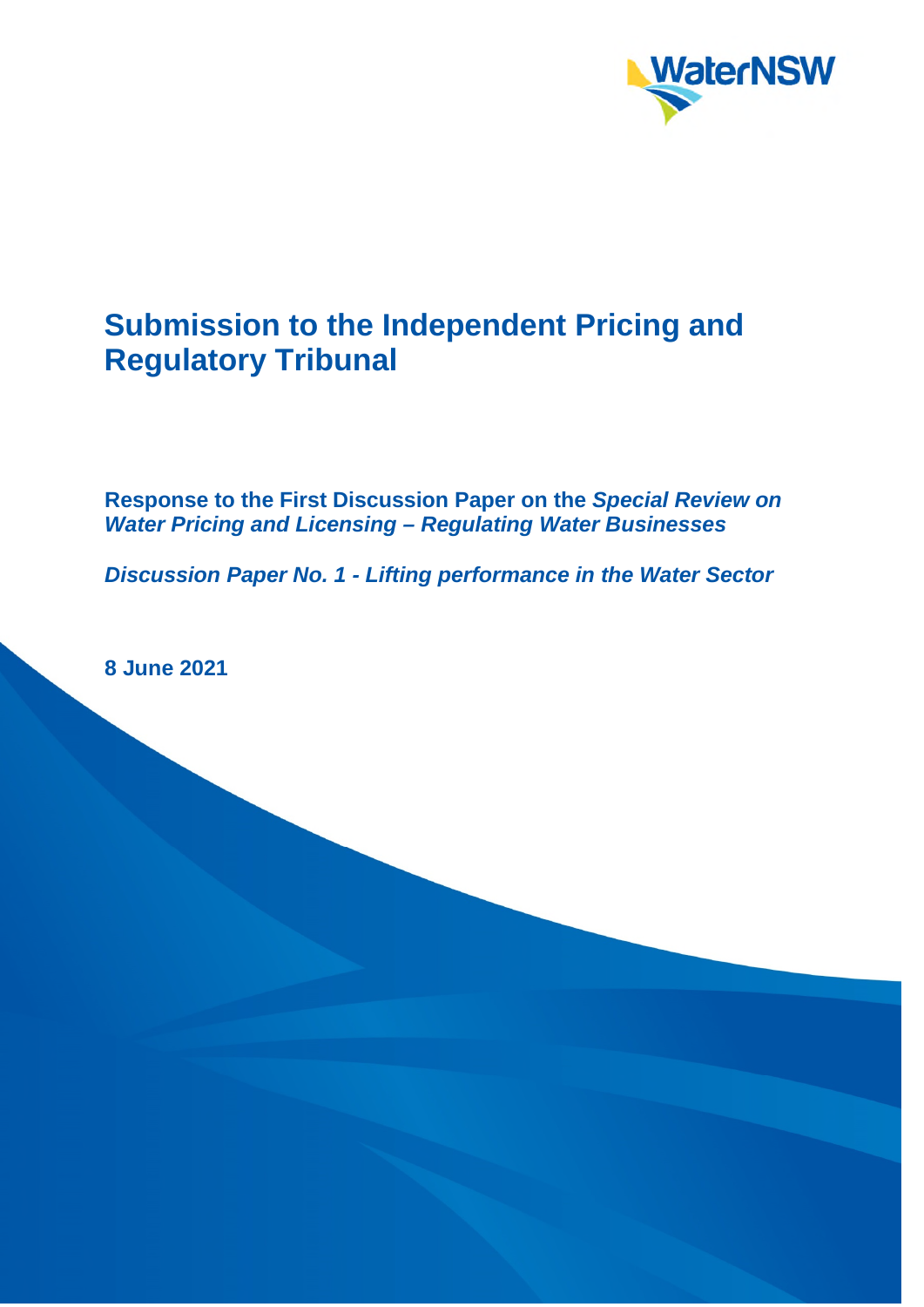This page is intentionally blank.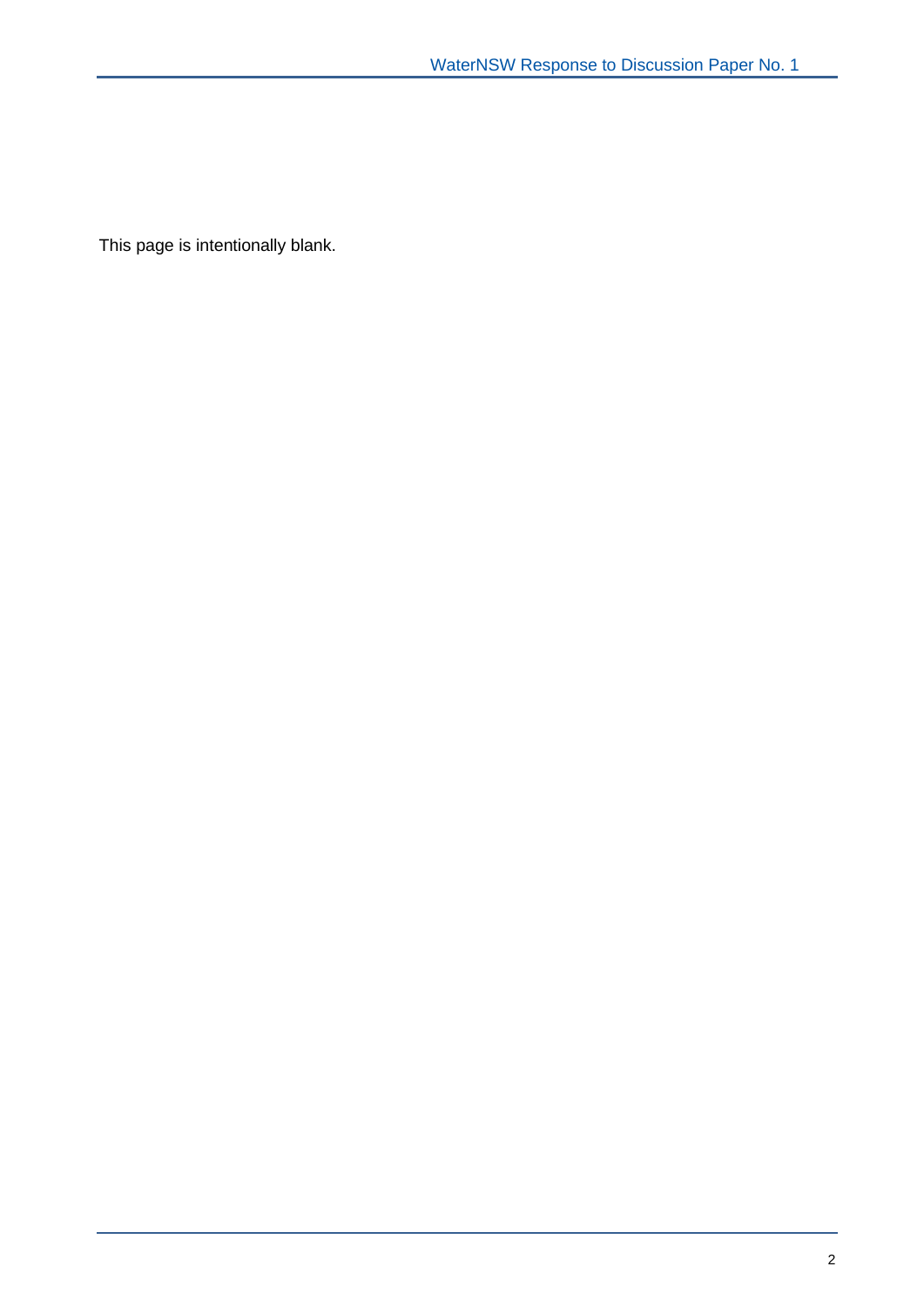## **Contents**

| 1.  |                                                                                   |  |  |  |
|-----|-----------------------------------------------------------------------------------|--|--|--|
| 1.1 |                                                                                   |  |  |  |
| 1.2 |                                                                                   |  |  |  |
| 1.3 |                                                                                   |  |  |  |
| 2.  |                                                                                   |  |  |  |
| 2.1 |                                                                                   |  |  |  |
|     | 2.1.1                                                                             |  |  |  |
| 2.2 |                                                                                   |  |  |  |
| 2.3 |                                                                                   |  |  |  |
| 2.4 |                                                                                   |  |  |  |
|     | 2.4.1                                                                             |  |  |  |
|     | Managing investment uncertainty through a contingent projects regime  13<br>2.4.2 |  |  |  |
|     | 2.4.3                                                                             |  |  |  |
| 3.  |                                                                                   |  |  |  |
| 3.1 |                                                                                   |  |  |  |
| 3.2 |                                                                                   |  |  |  |
| 4.  |                                                                                   |  |  |  |
| 4.1 |                                                                                   |  |  |  |
| 4.2 |                                                                                   |  |  |  |
| 5.  |                                                                                   |  |  |  |
| 5.1 |                                                                                   |  |  |  |
| 6.  |                                                                                   |  |  |  |
| 7.  |                                                                                   |  |  |  |
| 7.1 |                                                                                   |  |  |  |
| 7.2 |                                                                                   |  |  |  |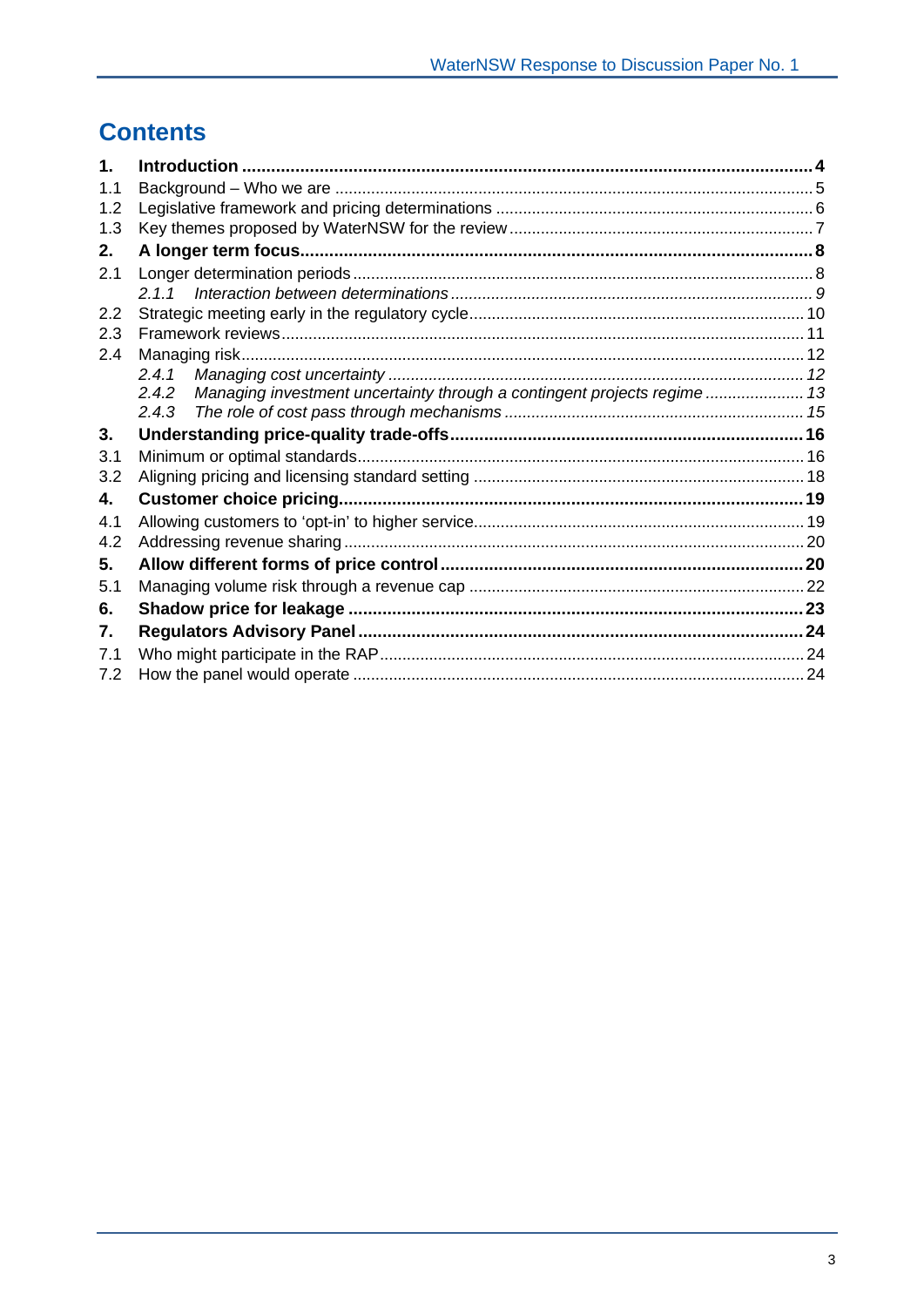## **1. Introduction**

WaterNSW is pleased to submit this response to the Independent Pricing and Regulatory Tribunal's ("**IPART**") 3 May *2021 Discussion Paper on Lifting Performance in the Water Sector*  ("**Discussion Paper"**) as part of IPART's *Special Review on Water Pricing and Licensing – Regulating Water Businesses*.

About every four years, IPART sets the maximum prices that Sydney Water, Hunter Water, the Central Coast Council and Essential Water can charge their customers. IPART also regulates the bulk water charges that WaterNSW and the Sydney Desalination Plant can charge to their customers, and the Water Administration Ministerial Corporation's ("**WAMC**") charges for water planning, management and regulation services.

Also every four to five years, IPART also recommends the terms and conditions of the operating licences for WaterNSW, Sydney Water, Hunter Water, and SDP to the Minister for Water. IPART regulates the performance of these businesses by monitoring their compliance against their operating licences each year.

Water utilities are monopoly suppliers of essential services to millions of NSW households. IPART's regulatory framework aims to ensure the water businesses' services meet the needs of their customers and the community.

IPART's stated intent of this review is to identify improvements in how IPART regulates the NSW 'monopoly' water businesses, to make the people of NSW better off.

IPART's proposed focus areas for the review are reproduced in Figure 1 below.

#### **Figure 1 – IPART's proposed focus areas for the review<sup>1</sup>**



In the first Discussion Paper, IPART has indicated that it has formed preliminary positions on the following matters designed to lift performance in the water sector:

 $1$  Ibid. Page 7.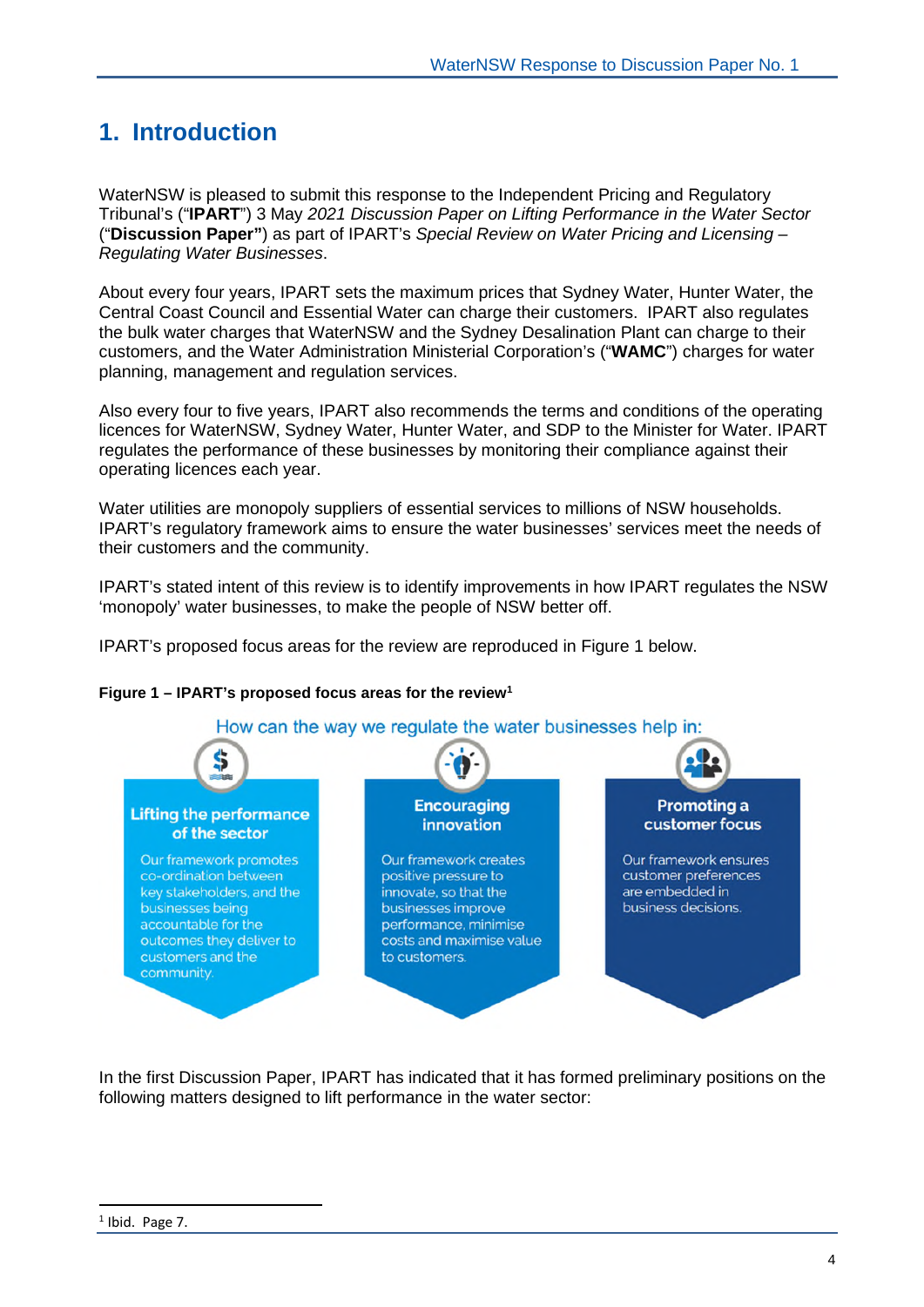- Support longer determination periods to promote ongoing engagement and long-term planning, provided there is credible evidence that these proposals are in the best long term interests of customers;
- Develop a framework for customer choice pricing to allow for a personalised service where it would deliver a win-win for the customer and the business:
- Provide the option for businesses to propose different forms of price controls (including a revenue cap);
- Introduce a shadow price for leakage to encourage efficient water conservation; and
- Establish a Regulators Advisory Panel to promote information sharing and better regulatory decisions

In addition, IPART indicated it has not formed a preliminary view about:

- How best to align pricing decisions and performance standard setting to enable businesses to make trade-offs between the two; and
- Whether to set performance standards at minimum levels or optimal levels to ensure ongoing performance by businesses

This submission is WaterNSW's response to first Discussion Paper on lifting performance in the water sector

#### **1.1 Background – Who we are**

WaterNSW was formed on 1 January 2015 under the *Water NSW Act 2014*, effecting a merger of the Sydney Catchment Authority ("**SCA**") and State Water Corporation ("**SWC**"), creating a centre of excellence for raw water supply and the development and delivery of raw water infrastructure solutions for all of NSW. WaterNSW is Australia's largest water supplier and is the major supplier of raw water in NSW, delivering raw water from 42 large dams, pipelines and the State's rivers.

WaterNSW ensures that the water supplied is reliable and, where that water is to be used by enduse customers for drinking, that it is safe. We develop water infrastructure solutions to improve water security and proactively manage reliability issues and then plan, develop, operate and maintain that infrastructure.

WaterNSW also promotes improvements in achievable water quality standards and contributes to the protection of public health and the environment through enhanced catchment protection practices in declared drinking water catchments.

In the Greater Sydney area, our role is to protect 16,000 square kilometres of drinking water catchments, and manage dams, pipelines and other infrastructure that are used to supply customers with quality raw water. WaterNSW supplies raw water to urban water utilities for treatment and then consumption by Sydney, Illawarra, Blue Mountains, Southern Highlands and Shoalhaven communities. Our customers include Sydney Water, Wingecarribee Shire Council, Shoalhaven City Council and Goulburn-Mulwaree Council. WaterNSW also provides raw and unfiltered water supply to over sixty other smaller customers.

In rural NSW, WaterNSW maintains, manages and operates major infrastructure to deliver bulk water to licensed water users on the State's regulated rivers. There are approximately 6,300 customers in 14 regulated river systems. WaterNSW owns and operates 20 dams and more than 280 weirs and regulators to deliver water for town water supplies, industry, irrigation, stock and domestic use, riparian and environmental flows. We plan, investigate and develop water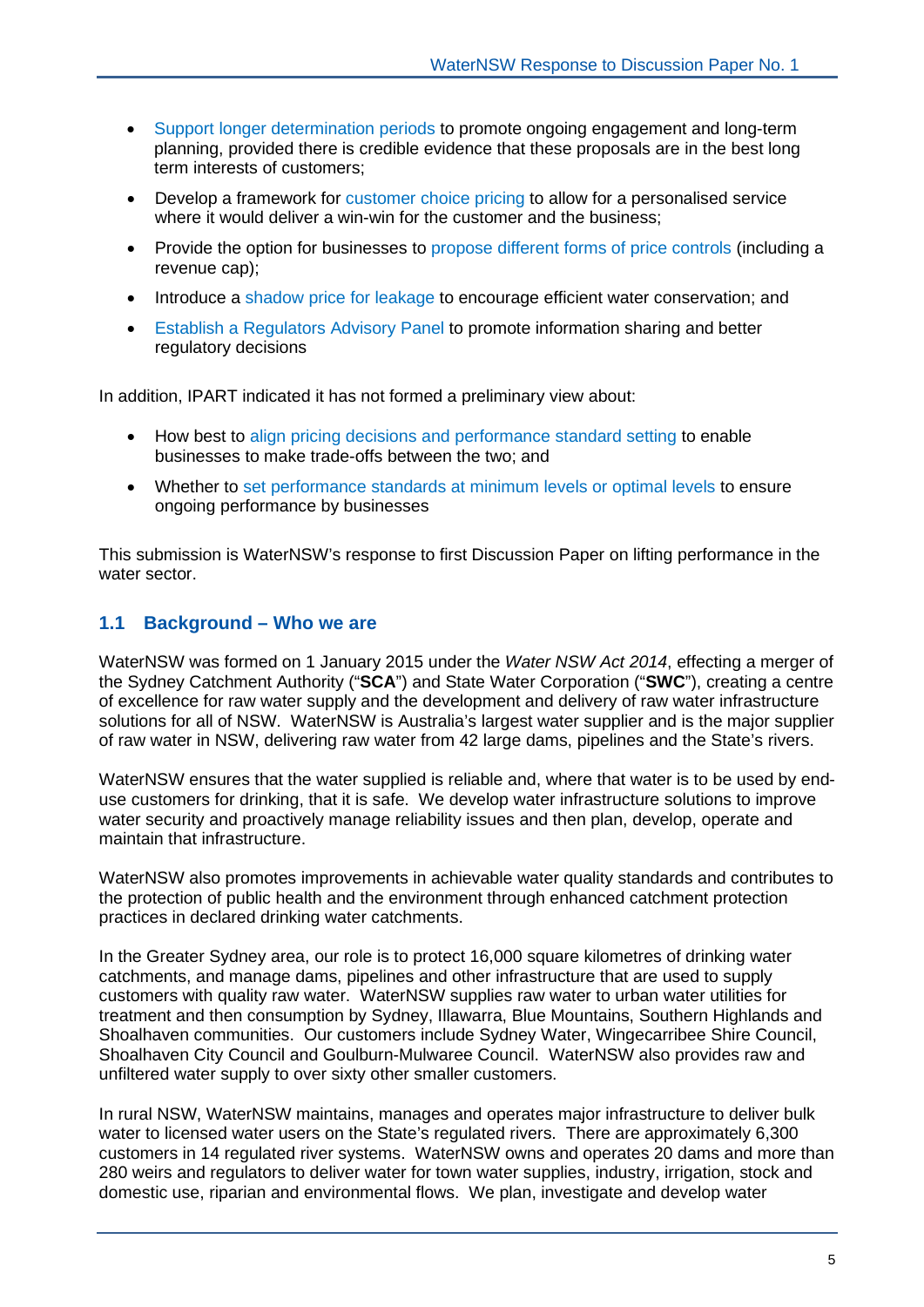infrastructure solutions to water security and reliability issues and then operate and maintain that infrastructure.

#### **1.2 Legislative framework and pricing determinations**

WaterNSW's pricing is subiect to the following legislation:

- New South Wales price regulation for monopoly services under the *Independent Pricing and Regulatory Tribunal Act 1992* (NSW); and
- Commonwealth price regulation in the Murray Darling Basin ("**MDB**") under the:
	- o *Water Act 2007* (Commonwealth);
	- o *Water Charge Rules 2010* (WCR) made under section 92 of the *Water Act 2007*; and
	- o Australian Competition and Consumer Commission *Pricing principles for price approvals and determinations under the WCIR* of July 2011 ("**ACCC Pricing Principles**").

The prices for WaterNSW's bulk water and licensing services are guided by four IPART determinations. These determinations are set out below:

- **Greater Sydney** services we supply to Sydney Water, some councils and raw and unfiltered water customers in the Greater Sydney area are subject to the IPART Determination *Maximum prices for Water NSW's Greater Sydney Services from 1 July 2020,* which applies until 30 June 2024;
- **Rural Valleys** services we supply to irrigators, regional councils, mines, energy companies and environmental water holders in rural areas are subject to the IPART Determination *WaterNSW, Prices for rural bulk water services from 1 July 2017,* which applies until 30 September 2021;
- **Water Administration Ministerial Corporation** ("**WAMC**") services we supply under our conferred WAMC functions are subject to the IPART Determination *Water Administration Ministerial Corporation, Maximum prices for Water Management services from 1 July 2016*. We share this revenue with the Department of Planning, Industry, and Environment, Water ("**DPIE-W**") and, from 1 May 2018, also with the Natural Resources Access Regulator "**NRAR**") as all three entities share responsibility for the delivery of WAMC functions. The current determination applies until 30 September 2021; and
- **Murray River to Broken Hill Pipeline** (the "**Broken Hill Pipeline**") services we supply to Essential Water and a small number of landholders near Broken Hill for the Broken Hill Pipeline are subject to the maximum prices under the IPART Determination *WaterNSW Prices for water transportation services provided by the Murray River to Broken Hill Pipeline from 1 July 2019,* which applies from 1 July 2019 to 30 June 2022.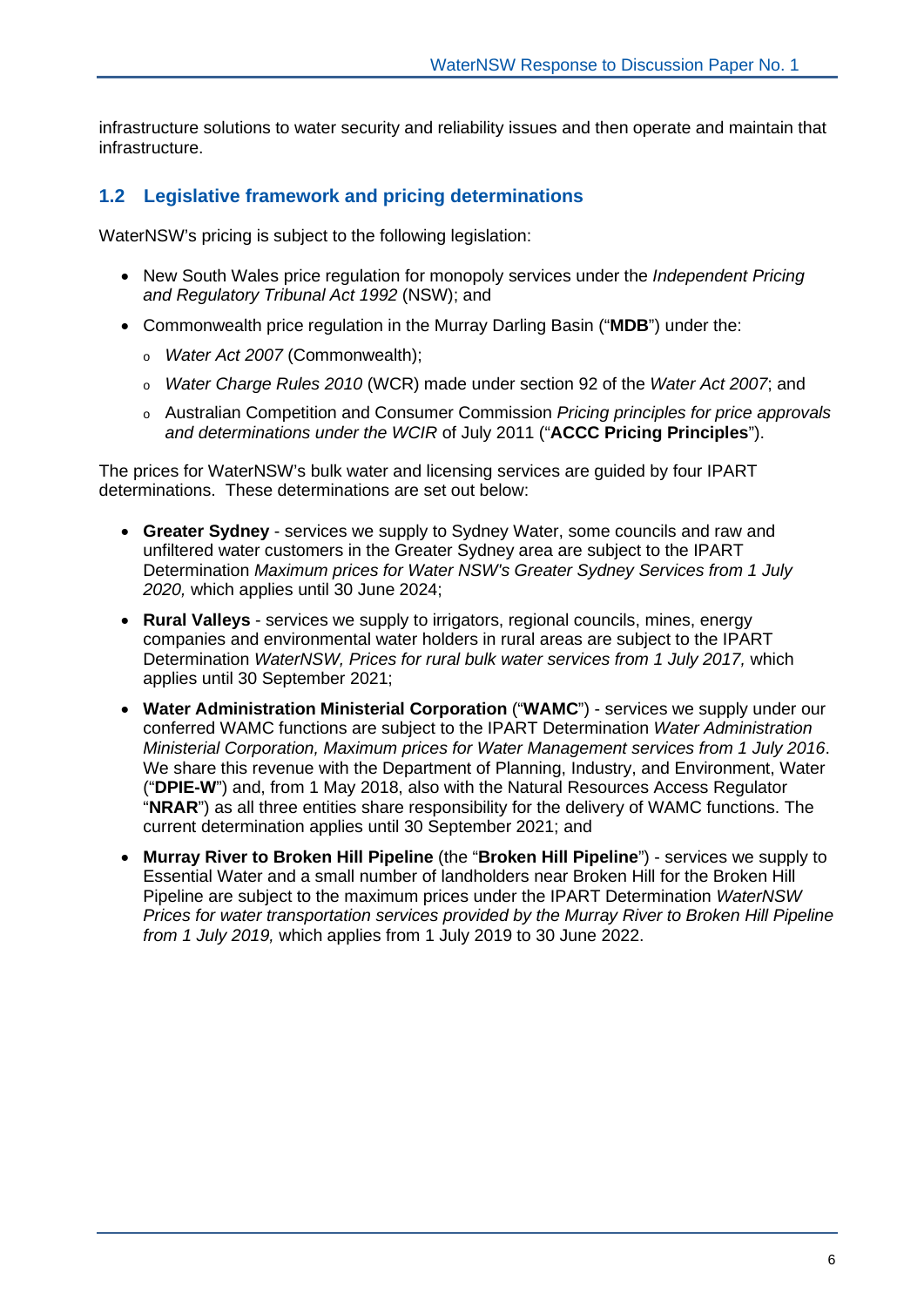| <b>Broken Hill</b>        | <b>Greater Sydney</b>     | <b>WAMC Determination</b>                                                                           | <b>Rural Valleys</b>                                                                           |
|---------------------------|---------------------------|-----------------------------------------------------------------------------------------------------|------------------------------------------------------------------------------------------------|
| <b>Determination</b>      | <b>Determination</b>      |                                                                                                     | <b>Determination</b>                                                                           |
| <b>Pipeline Operator</b>  | <b>Bulk Water Supply</b>  | Licensing transaction                                                                               | <b>Bulk Water Supply</b>                                                                       |
| <b>Customer interface</b> | <b>System Operator</b>    | services such as<br>approvals for water<br>licences and works<br>approvals                          | <b>System Operator</b>                                                                         |
|                           | Source Water              | Water monitoring for                                                                                | <b>Customer ordering and</b>                                                                   |
|                           | <b>Protection</b>         | <b>DPIE-W</b>                                                                                       | information                                                                                    |
|                           | Infrastructure planning,  | Customer licensing                                                                                  | Infrastructure planning,                                                                       |
|                           | delivery and operation    | enquiries and advisory                                                                              | delivery and operations                                                                        |
|                           | <b>Customer interface</b> | <b>Customer billing and</b><br>Account management,<br>meter and water take<br>assessments & reading | <b>Customer support,</b><br>including billing,<br>account management<br>and customer interface |

**Figure 2 – IPART Determinations applicable to WaterNSW** 

### **1.3 Key themes proposed by WaterNSW for the review**

WaterNSW believes that IPART's regulatory framework as set out in the IPART Act 1992 ("**IPART Act**") and as implemented by IPART through its reviews and determinations, has generally performed well in balancing the needs of stakeholders. It is clear, however, that the regulatory framework as set out in the IPART Act has not been holistically reviewed since its introduction almost 30 years ago and ensuring that the regulatory framework remains fit for purpose is critical in continuing to deliver value for money for customers.

We are encouraged by the opportunity of this review and suggest that it should not be viewed as a 'once off' exercise; rather, a review of elements of the framework should be undertaken every four to five years to ensure it operates efficiently and effectively in delivering regulated services at a fair price for customers.

While the framework has generally performed well, it is clear that the regulatory landscape has changed significantly since 1992. For example:

- Incentive regulation has become more entrenched internationally and within Australia over the past decade, with more reliance on **'higher power' incentives** (the "carrot") and less reliance on heavy-handed regulatory interventions (the "stick") to drive desired behaviours. Implicit in the development of incentive regimes is that there is an inextricable link and clarity between increased performance and increased returns in driving efficiencies.
- While businesses have traditionally operated to deliver a host of technical service standards set out in various regulatory instruments, which were assumed to be what customers wanted, the **active participation of customers** in regulatory processes to identify what they actually want, and at what cost, is a key feature of all modern regulatory frameworks. While 'how' to best identify and embed customer preferences into the regulatory framework is still a work in progress, there is no debate on 'if' additional customer focus is required.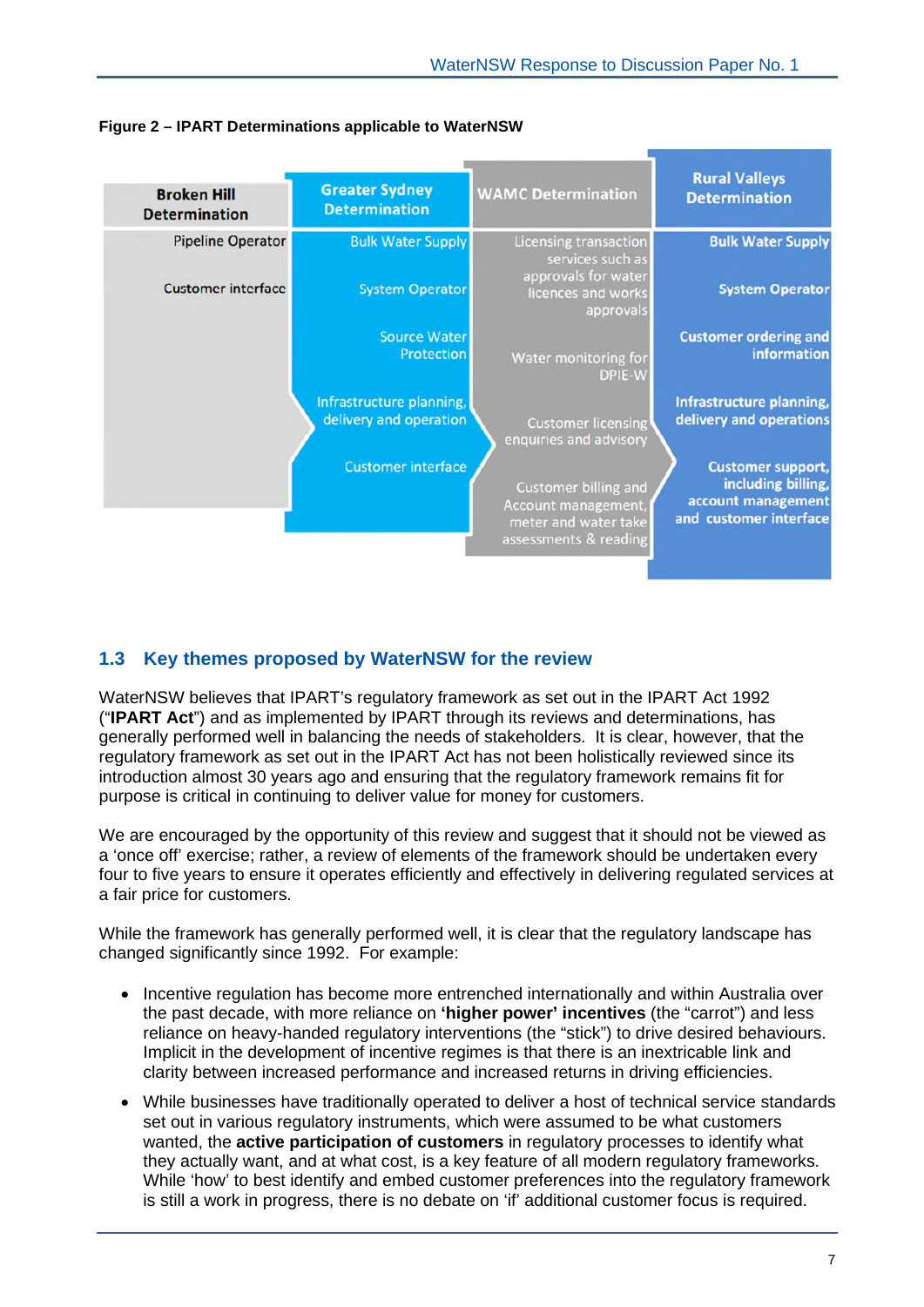- A better understanding of **vulnerable customers** and issues of **affordability** have influenced the behaviour of utilities in setting tariffs and tariff structures.
- There is less reliance on 'set and forget' regulatory processes that were not designed to adequately respond to risk and uncertainty *within* a regulatory period. Most regulatory frameworks include some cost risk mitigation measures, such as contingent projects, reopeners and cost pass through mechanisms to ensure a fair sharing of risk between the business and its customers, while **building resilience** into the regulatory framework to address unforeseen events.
- Greater awareness in the community of **environmental issues** and the expectation that utilities will reduce their carbon footprint and plan their operations to minimise the impacts of **climate change**.
- **Increased customer expectations** that businesses will innovate, including through the use of technology, to increase performance and customer experience.

In considering the above factors, WaterNSW's original response to the Position Paper put forward the following themes:

- **Overarching objective** The regulatory framework should incorporate an overarching primary objective to operate in the long term interests of customers. *(Focus area: lifting the performance of the sector)*
- **Accountability and risk -** WaterNSW is committed to taking accountability for outcomes, but needs additional regulatory tools to manage uncertainty and ensure a fair sharing of risk. *(Focus area: lifting the performance of the sector)*
- **Incentives -** The regulatory framework should provide businesses with incentives to increase performance for the outcomes that matter most to customers. Increased performance should lead to increased returns in order to drive further efficiencies. There should also be clarity on what good performance looks like and what are the key measures of performance. *(Focus area: promoting innovation)*
- **Customer focus -** A modern regulatory framework should lead to the identification and embedding of what customers value. Businesses should drive the engagement process, while IPART should outline what constitutes effective engagement and be obliged to accept the outcomes from any such process. *(Focus area: promoting a customer focus)*
- **Efficient investment -** The framework needs to ensure commercial returns to shareholders (e.g. ROE) are sufficient to ensure that the businesses remain financially viable and are able to attract capital to the sector. *(Focus areas: lifting the performance of the sector and promoting a customer focus)*
- **Cost of regulation -** The framework should aim to minimise the costs of regulation while targeting the long term interests of customers. The cost of complying with regulatory obligations should be assessed to ensure value for money for customers. *(Focus areas: all three focus areas)*

We are encouraged that many of these suggestions have been accepted by IPART. The remainder of this submission outlines WaterNSW's response to the specific matters raised in the Discussion Paper regarding the topic of lifting performance in the water sector.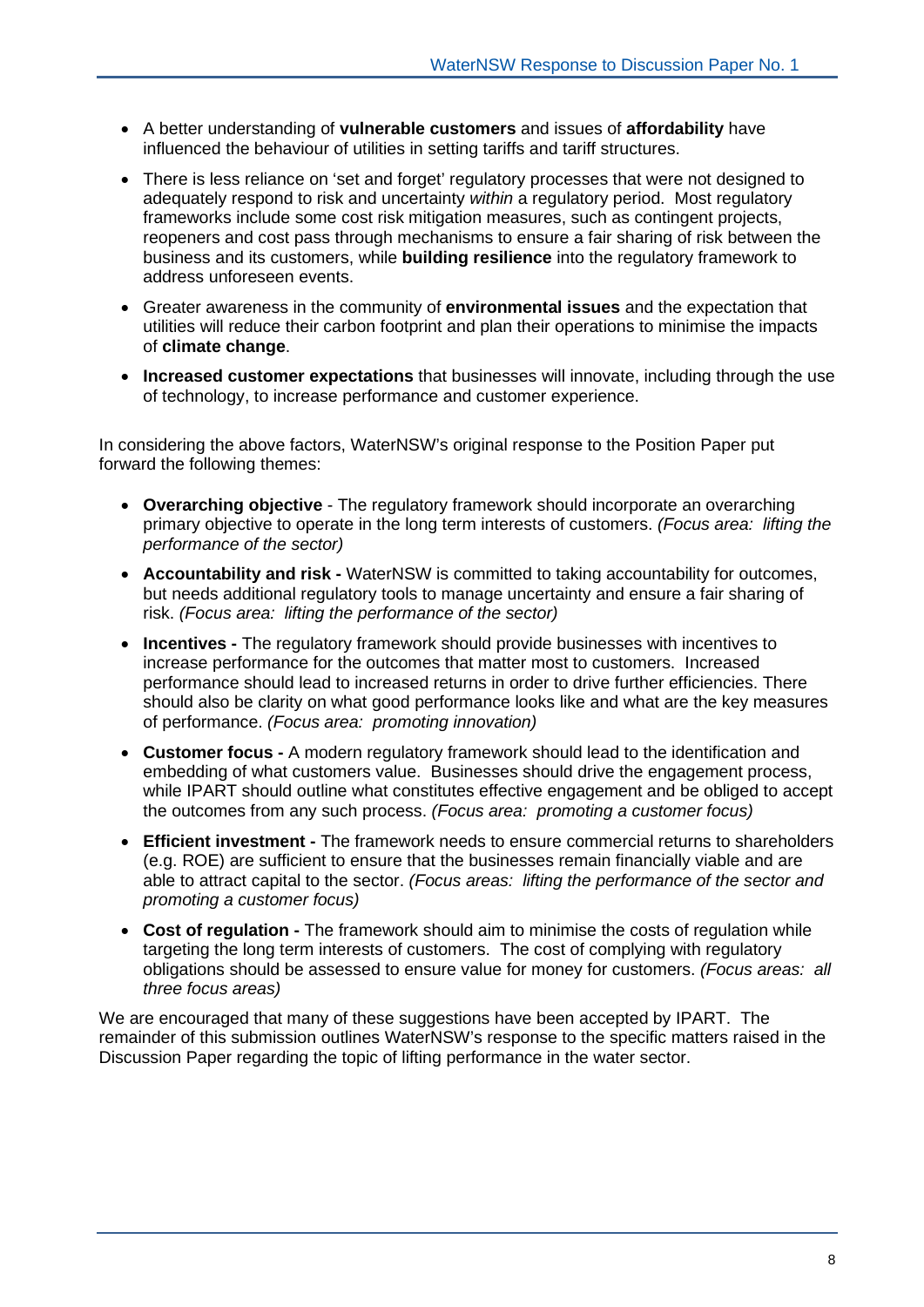## **2. A longer term focus**

### **2.1 Longer determination periods**

WaterNSW is generally supportive of longer determination periods (i.e. longer than three years (as is the case for the current 2019 Broken Hill Pipeline Determination period) and longer than the 'usual' four years for IPART's determinations in certain circumstances). A longer determination period may appropriately balance the uncertainty of forecasts over the determination period and the regulatory burden of determinations.

A five-year determination period is a proportionate response to managing this regulatory burden. Regulatory determinations involve considerable administrative and managerial effort for regulated businesses, IPART and other key stakeholders including customers. A five-year determination period enables WaterNSW, IPART and our stakeholders to efficiently allocate valuable resources.

As IPART has noted, a longer determination period can provide a 'long term focus'<sup>2</sup>, strengthening the opportunity and incentive for WaterNSW to pursue efficiency gains, and benefiting customers in the long run.

#### *A longer determination period, however, requires appropriate risk management mechanisms to manage risks over the determination period, particularly those risks over which utilities have little control, and ensure prices reflect the costs of providing services.*

It is common regulatory practice to incorporate risk management mechanisms to amend the regulatory settings if there are unanticipated, material changes in revenues and costs during the course of the determination period that are outside the control of the regulated business. This is to ensure prices remain cost reflective through the determination period, and that the utility will be incentivised to take accountability for events within their control, while not unnecessarily exposing them to risks beyond their control.

A longer determination period exposes the business to the risk that the return on equity in the latter years is below the market's expectations at that time (noting the cost of debt is recalculated annually) which may occur if the currently low returns are locked in for a five year period and interest rates rise over the next few years as global economies recover from the global pandemic. Locking in a lower return on equity for a longer period would make it more difficult to attract efficient investment to the sector in the latter years of the determination. This risk is exacerbated if forecast inflation tracks below actual inflation, thereby locking in a lower 'true' WACC over a longer period.

Common risk management mechanisms include periodic reviews of specific components, mechanism to address 'contingent' or unforeseen projects, cost pass-through processes and demand volatility adjustment mechanisms.

#### *The inclusion of appropriate risk management mechanisms is fundamental to underpin longer determination periods.*

#### 2.1.1 Interaction between determinations

WaterNSW notes that in some instances one IPART regulatory determination may necessarily intersect with another. For instance, WaterNSW's Greater Sydney bulk water charges are currently an input into Sydney Water's customer charges and our Broken Hill Pipeline transportation charges are an input into Essential Water's water and wastewater charges for the Broken Hill region.

<sup>2</sup> IPART, *Lifting Performance in the Water Sector: Discussion Paper -Special review, May 2021*, p6.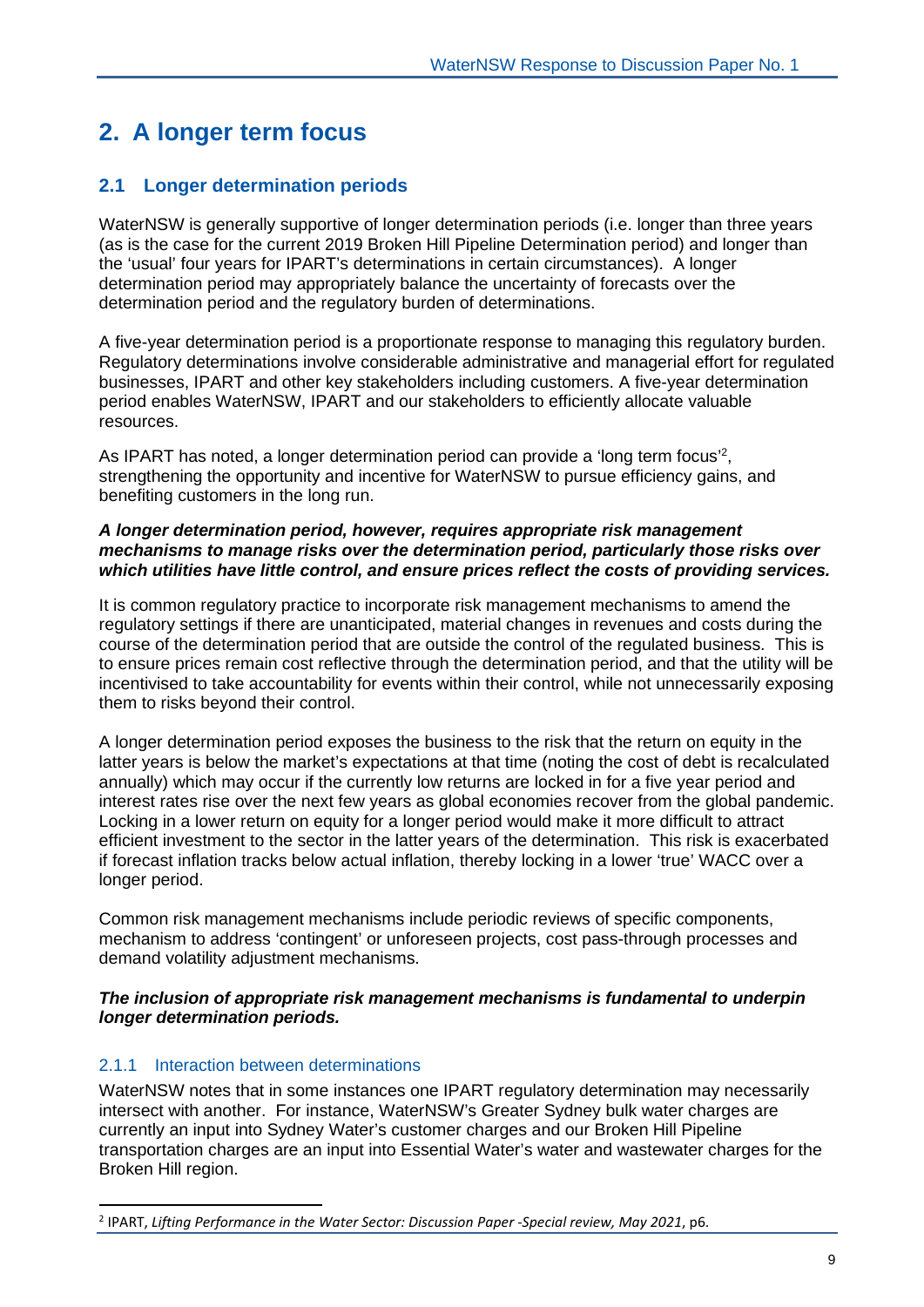On the surface, aligning the timing of determinations has some obvious attraction. This includes ensuring underlying consistency in assumptions and alignment of regulatory and consultation processes. Stapling the determinations, however, fails to recognise that the circumstances of the businesses over time may change, and that appropriate risk mitigation mechanisms may not uniformly apply to each business. All else being equal, this could lead to high risks that are not adequately addressed over the latter years of a regulatory period.

For instance, if one organisation faces an event that is material enough to seek an early determination, should an early determination also be necessarily imposed on the other business if the determinations are stapled? Setting aside other risk management mechanism that might address the event (such as cost pass throughs or contingent projects), the stapling of the determinations may lead to a preference for shorter determinations to address forecasting risk in the latter years.

It is not necessary, however, to staple the timing of these determinations, and WaterNSW notes that there are numerous regulatory precedents that provide a more appropriate model for the charging of infrastructure across a vertically disaggregated supply chain that are superior in their ability to manage risk.

For example, in the electricity industry, regulatory reviews for regulated transmission businesses and the regulated distribution businesses that include transmission changes in their prices do not coincide. Similarly, when IPART regulated retail electricity and gas prices it did not seek to align these determinations with those made for the distribution and transmission businesses.

WaterNSW encourages IPART to consider these and other models that would enable the timing of WaterNSW charges to coincide with other determinations, but would not mandate this in order to address the individual circumstance of each entity.

#### **2.2 Strategic meeting early in the regulatory cycle**

In its Discussion Paper, IPART proposes adding a step around the halfway point between reviews to engage with the business on its strategy and high level planning for the upcoming review period. In particular, how the business's strategy would be informed by and ultimately reflect customer preferences.

In advance of a pricing review, IPART suggests that the business would present its vision for the review to IPART, and potentially to a Regulators Advisory Panel ("**RAP**") (see discussion in Section 7 below).

This process would benefit by having an engagement process which supports the inclusion of customers in the development of the vision.

IPART considers that the business could talk through its plans for the next determination period and test its assumptions, and IPART/the RAP could provide feedback on whether this vision is in line with the regulators'/government's thinking. This would provide the business with more certainty (without being binding) when building its proposal, and allow it an opportunity to raise any concerns it has with meeting any of its regulatory obligations.

WaterNSW is supportive of the establishment of the RAP (discussed in Section 7) and a nonbinding strategic meeting early in the regulatory cycle. We support increasing engagement with our regulators and steps that would ensure greater awareness between the regulators of the impacts of their decisions on the businesses.

We consider that IPART could go one step further and introduce a "Framework and Approach" ("**F&A**") paper prior to lodgment of the initial pricing proposals at each major pricing review.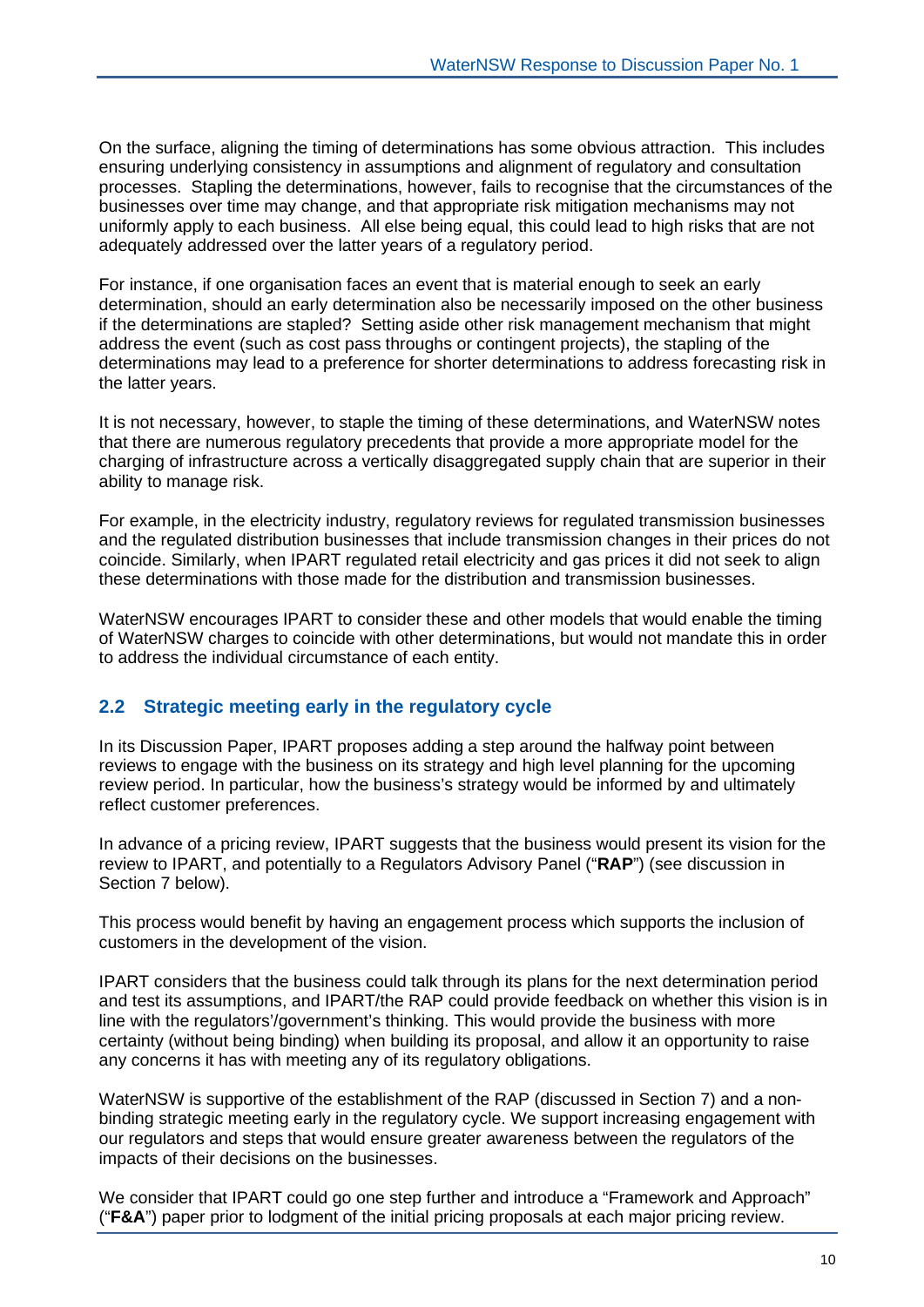While this F&A paper would be non-binding, it would provide considerable guidance to stakeholders prior to the lodgment of the pricing proposals and assist in focusing on key fundamental aspects of the upcoming review.

WaterNSW points IPART to the Australian Energy Regulator's ("**AER**") F&A paper that is the first step in a process to determine efficient prices for electricity distribution and transmission services.<sup>3</sup> The F&A facilitates early public consultation on the incentive schemes that will encourage efficient network expenditure.

The F&A paper sets out information around incentive schemes that will apply to network service providers to encourage efficient investment and performance. It also sets out how the AER will apply the Expenditure Forecast Assessment Guidelines and the depreciation methodology for the next regulatory control period.

The F&A is important because it provides an opportunity for interested parties, including consumers, to have a say. The sorts of issues the AER will consider in the F&A include:

- Whether (or which) incentive schemes will apply, for example, to service quality, improvements in network reliability or capital and operating expenditure; and
- Whether depreciation for establishing the regulatory asset base of the network service provider's opening regulatory asset base, for the next regulatory control period, is to be based on actual or forecast capital expenditure.

WaterNSW considers that the above list of matters for the F&A paper should also include the following:

- Form of price control (e.g. price caps or revenue caps, with the latter discussed in more detail in Section 5) and other (non-expenditure related) matters that may be specific to each determination; and
- Tariff principles or structures that would apply to each upcoming determination.

Another benefit of the (non-binding) F&A paper is that consumers would have an additional opportunity to discuss the appropriate regulatory framework to apply to each upcoming determination prior to (and separate to) discussions around proposed expenditures and prices.

#### **2.3 Framework reviews**

In the Discussion Paper, IPART indicates that it will continue to look for opportunities to publish information papers and complete 'framework' reviews of specific elements of pricing determinations outside of the main review periods.<sup>4</sup> For instance, IPART already establishes frameworks for the weighted average cost of capital ("**WACC**") and other financial parameters.

IPART indicates there may be scope to remove more elements of the pricing review, including:

- In principle-decisions on price structures; and
- Long run marginal cost IPART could review that approach to long run marginal cost (LRMC), noting WaterNSW maintains that, as a capital-intensive bulk water provider, the most appropriate approach to setting tariffs is to align fixed and variable charges to our (predominantly fixed) cost structure.

<sup>3</sup> See the AER's F&A paper for TransGrid's 2023-28 determination at https://www.aer.gov.au/system/files/AER%20- %20TransGrid%20Framework%20%26%20Approach%20-%20Decision%20to%20Amend%20- %20December%202020.pdf.

<sup>4</sup> IPART, *Lifting Performance in the Water Sector: Discussion Paper -Special review*, May 2021, p8.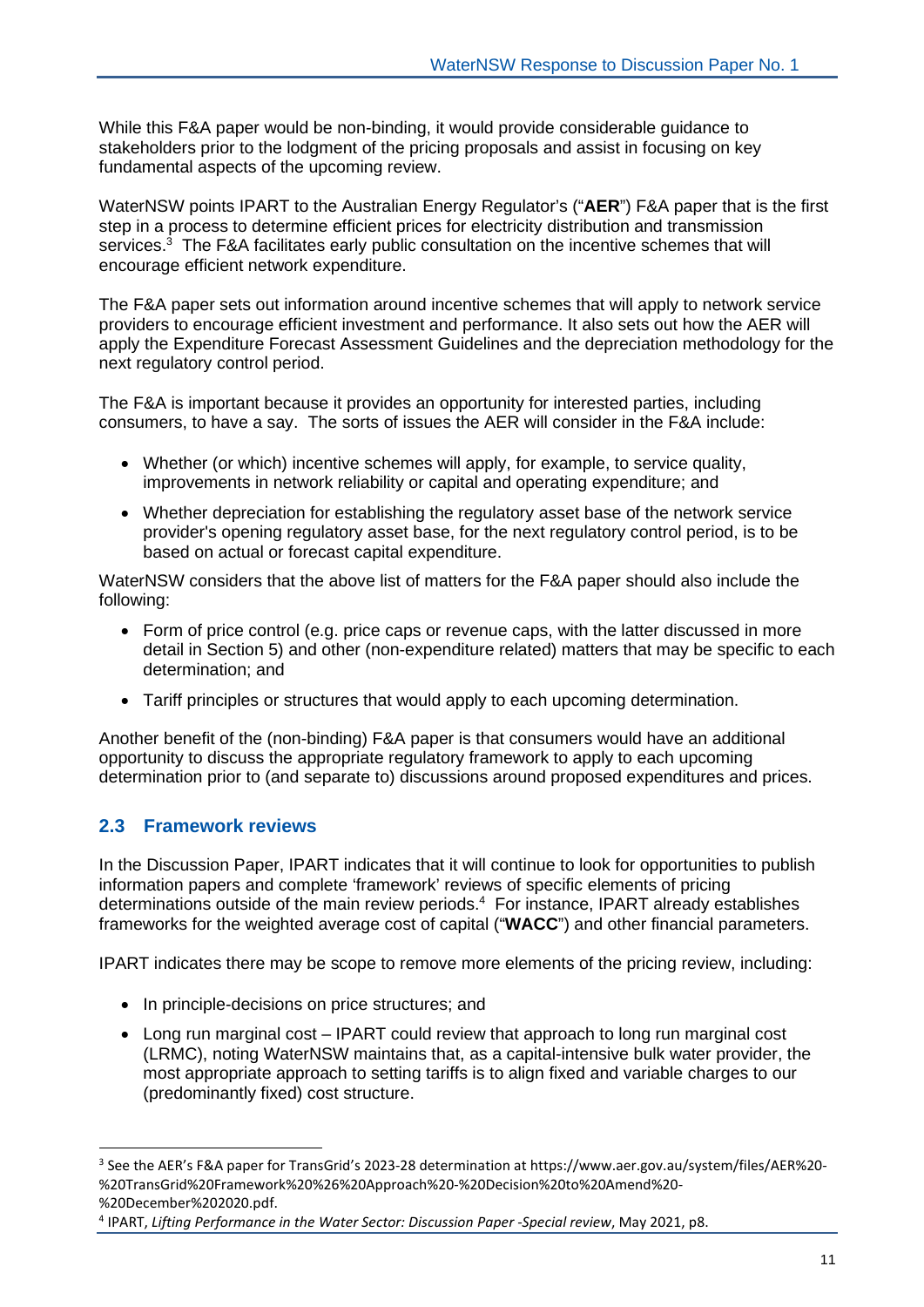IPART indicates that these separate reviews could provide more certainty for businesses in preparing their pricing proposals and could also facilitate more targeted consultation with special interest groups.

WaterNSW is supportive of addressing key framework issues outside of each determination. As we currently have four determinations, the status quo is for WaterNSW and our customers to participate in each IPART water utility determination to ensure a material issue does not form a precedent and become locked-into the framework for the next WaterNSW review. The status quo places a high regulatory burden on businesses and their customers that could be lessened through consolidated framework reviews.

As outlined in the previous section, the introduction of an F&A paper would be a complementary step that would ensure sector-wide framework reviews are translated and decoded for each determination in recognition of the individual circumstances of each price reset.

### **2.4 Managing risk**

In order to move to longer determination periods, it is essential that IPART provides appropriate risk management tools as noted above. IPART indicates in its Position Paper that the regulated business should be responsible, and held accountable, for delivering outcomes to their customers and the community, consistent with their licence conditions, regulatory requirements and the preferences of their customers.

WaterNSW agrees and strongly supports this review objective. However, for a water utility to be fully accountable for the outcomes envisioned in a regulatory determination requires sufficient regulatory tools to address the risks that may arise during a determination period.

IPART correctly notes that risks should be shared between the business and its customers, but finding the correct balance is a challenge and that the risk should be assigned to the party best able to manage it, and benefit to the business from reduced risk should be shared with its customers. If a business is assigned to manage a risk, it needs to be appropriately compensated as in many cases managing risk is not costless.

The IPART Position Paper outlined that over time, IPART has introduced mechanisms to manage the cost and revenue risks that the water utilities face, and price structures that assign volume risk between the business and customers (the proportions of revenue collected through fixed and usage charges). This includes, for example, end of period true-ups and cost pass throughs in some circumstances. These mechanisms also increase the overall complexity of the regulatory framework.

WaterNSW is of the view that the current regulatory framework includes a number of mechanisms to address volume risk, but has introduced relatively few mechanisms to address cost uncertainty. This makes the proposition of moving to longer determinations more risky and would place a disproportionately high level of risk on WaterNSW.

The following sections address managing costs uncertainty. Mechanisms to manage volume volatility are discussed in Section 5 – 'Allowing different forms of price control'.

#### 2.4.1 Managing cost uncertainty

WaterNSW has been a strong advocate of the need for the introduction of additional regulatory 'tools' to help manage cost uncertainty of major capital projects, which was set out in detail in our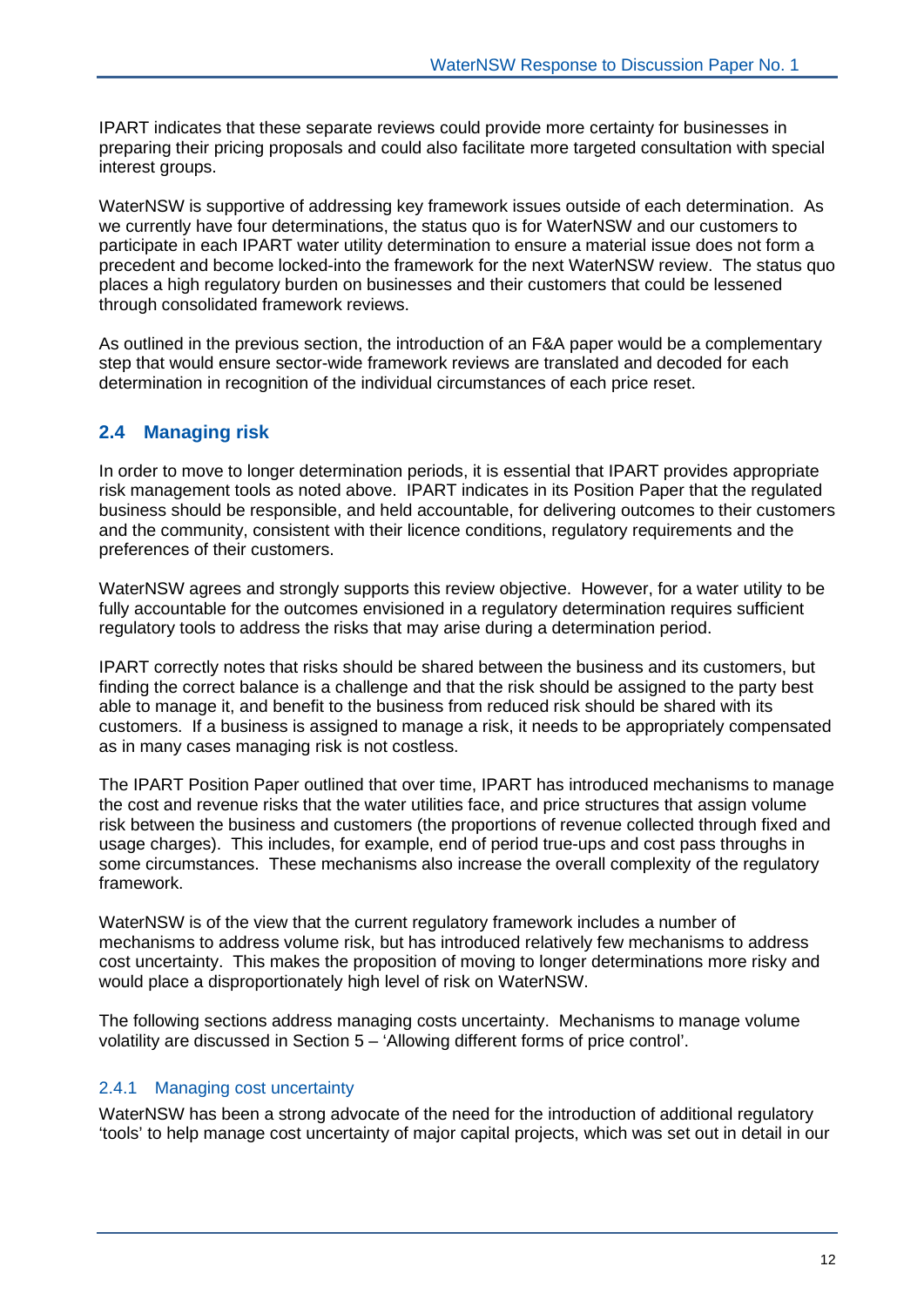original Pricing Proposal<sup>5</sup> and Issues Paper response as part of IPART's Greater Sydney 2020 Determination for WaterNSW. The key risk facing WaterNSW and its customers at the time of the Greater Sydney was the potential for one or more major drought-related projects to be introduced within the 2020 Determination period.

The financial risk imposed on WaterNSW if one or more of major projects was significant if the costs are not recovered through IPART's determination (and or via Government funding). Uncertainty around these significant expenditure programs required that WaterNSW consider risk mitigation strategies to address the financial and revenue uncertainty.

It was clear in our assessment of how other jurisdictions addressed cost uncertainty associated with large capital projects required that additional mechanisms needed to be introduced into the IPART regulatory framework to address cost uncertainty, particularly *within* a regulatory period. The longer the regulatory period, the more important it is to have appropriate risk mitigation mechanisms in place to address forecasting risk in the latter years of the regulatory period.

WaterNSW considers that IPART should assess the merits of a 'contingent projects' mechanism and other similar mechanisms for inclusion in the regulatory framework to address the cost and timing risk associated with unforeseen major capital projects. Currently **contingent projects** and capital expenditure **reopeners** are included in the National Electricity Rules ("**NER**") for electricity networks in the National Electricity Market ("**NEM**") for managing the risk of large, uncertain capital projects. We consider that similar mechanisms should be considered for inclusion into the regulation of water utilities in NSW:

- The **contingent project mechanism** allows the regulator to exclude from the forecast expenditure established in the review a project which is uncertain, but which has a clearly defined trigger event, but to include it later if it is required; and
- The **capital expenditure reopener mechanism** in the NER allows for the inclusion of additional capital when the network business spends at least 5% more than the opening RAB.

While the concept of a contingent project framework has merit and would appear to be a candidate for addressing the WaterNSW major projects, it does not currently form part of IPART's regulatory framework and was not supported by IPART in the 2020 Greater Sydney Determination.<sup>6</sup> We request that IPART reconsider its approach to addressing the uncertainty associated with large capital projects both *within and across* regulatory periods as part of this review.

WaterNSW notes that managing uncertainty has not been an agenda item at the IPART Workshops. Discussions with IPART staff provide comfort that managing uncertainty is a key focus for this review and we look forward to this matter being addressed at an upcoming workshop.

The two main approaches for managing investment uncertainty that WaterNSW considers though form part of the review are summarised below:

<sup>&</sup>lt;sup>5</sup> See WaterNSW Pricing Proposal for Greater Sydney Bulk water pricing, 1 July 2019.

https://www.ipart.nsw.gov.au/files/sharedassets/website/shared-files/pricing-reviews-water-services-metro-waterreview-of-prices-for-waternsw-greater-sydney-from-1-july-2020/legislative-requirements-review-of-prices-forwaternsw-greater-sydney-from-1-july-2020/waternsw-pricing-proposal-for-regulated-prices-for-greater-sydney-2020-to-2024.pdf

<sup>6</sup> Refer to IPART submission to AEMC's Rule change process – *Economic regulation provisions within the National Electricity Rules*. April 2012. Page 7.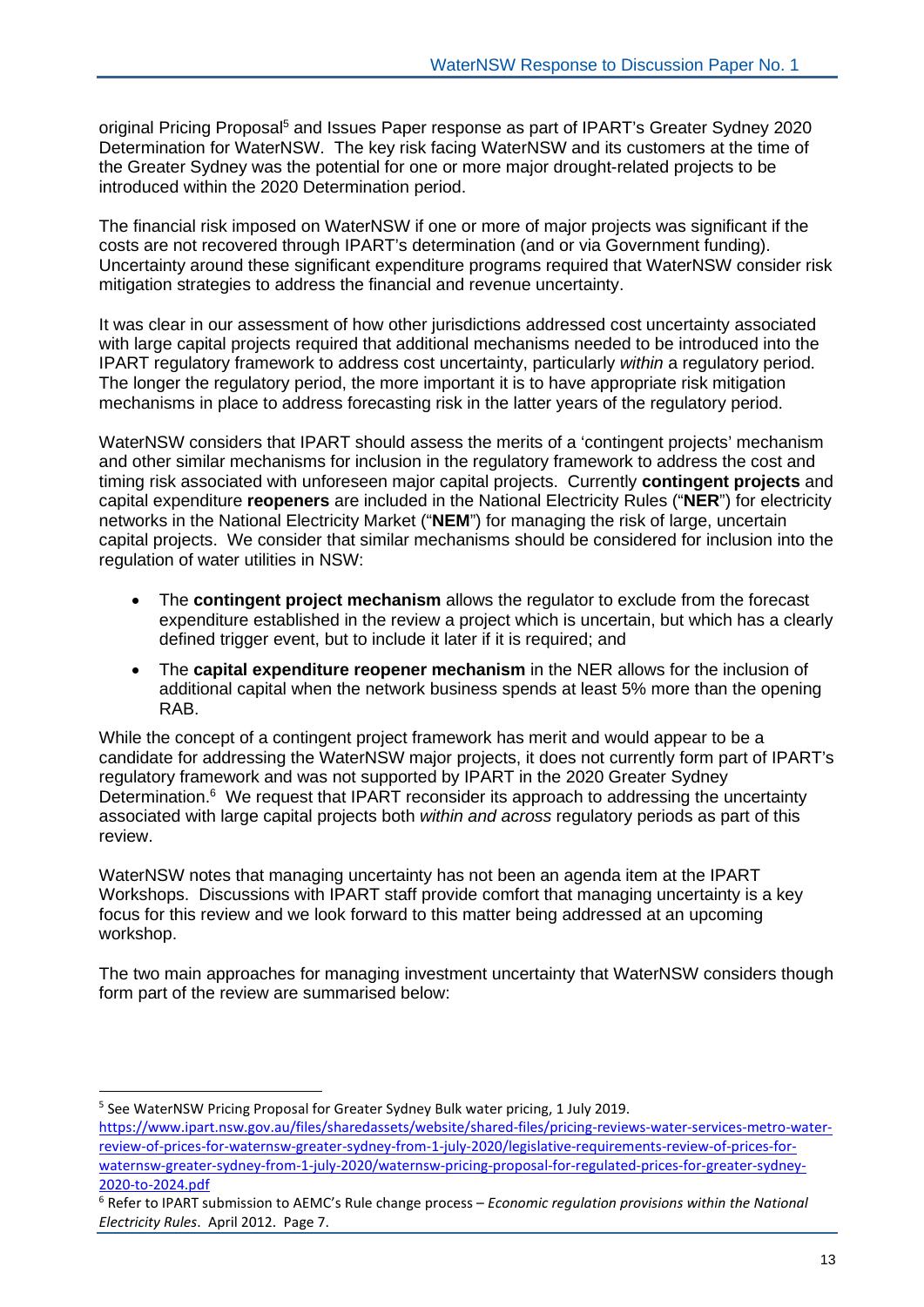#### 2.4.2 Managing investment uncertainty through a contingent projects regime

WaterNSW proposed to include a separate mechanism in the 2020 Greater Sydney determination that would allow the costs of a major capital project to be assessed within the determination once the need for the project and the costs have been established with more certainty.

If the regulator does not factor forecast expenditure for uncertain projects into the revenue requirement and the expenditure proves necessary, the infrastructure operator will be undercompensated for its provision of water infrastructure services. This may lead to reduced quality of services for customers and underinvestment in the infrastructure operator's infrastructure. This outcome is not in the long term interests of customers. By not incorporating the costs of a major project within the regulatory period, potential price shocks are exacerbated in the subsequent regulatory period due to the step change in the RAB at that time.

Importantly, in many cases, businesses are not in a position to include the costs of contingent projects in their capital expenditure program at the time of preparing their pricing proposals. This is because the uncertainty around if or when these projects will take place and how much these projects will cost would result in prices that that are significantly higher than efficient costs if the costs were included in the determination and the projects did not go ahead.

WaterNSW suggests that it is appropriate to include a separate mechanism in the determination that would allow the costs of a contingent project to be assessed within the determination period. This would occur **only if or when** the need for the project and the associated costs have been established with more certainty *during* the regulatory period.

WaterNSW considers that the existing ability to seek an 'early' determination for unforeseen events, while an important regulatory tool to manage risk, is overly restrictive as all elements of the determination are opened up. A contingent projects framework is a practical mechanism to allow the regulator to review the efficient costs of an unforeseen project within the regulatory period and to examine the relevant (rather than all) factors.

The application of a contingent projects regime is a common feature of many well-functioning regulatory frameworks. As outlined in detail in the WaterNSW Greater Sydney Pricing Proposal<sup>7</sup> and as summarised by IPART in the Issues Paper (Section 10.2.3), the NER applies a robust framework for contingent project and 'reopener' provisions for Australian electricity distribution and transmission network service providers.

WaterNSW provides the following summary of how uncertain projects are addressed in other jurisdictions and industries (primarily water) in Australia and overseas and cites examples of effective contingent projects regimes in place for:

- The Australian Energy Regulator's regulation of energy networks through explicit contingent projects provisions in the NER;
- The Australian Competition and Consumer Commission's regulation of water utilities through contingent projects provisions in the new Water Charge Rules;
- The Essential Services Commission of Victoria's regulation of water utilities through the 'uncertain and unforeseen events mechanism';
- The Essential Services Commission of South Australia's regulation of SA Water through the introduction of the new 'intra-period review mechanism'; and
- The Office of Gas and Electricity Markets' regulation of gas and electricity networks in the United Kingdom.

<sup>7</sup> See WaterNSW Pricing Proposal for Greater Sydney Bulk water pricing, 1 July 2019. Section 4.5, page 44.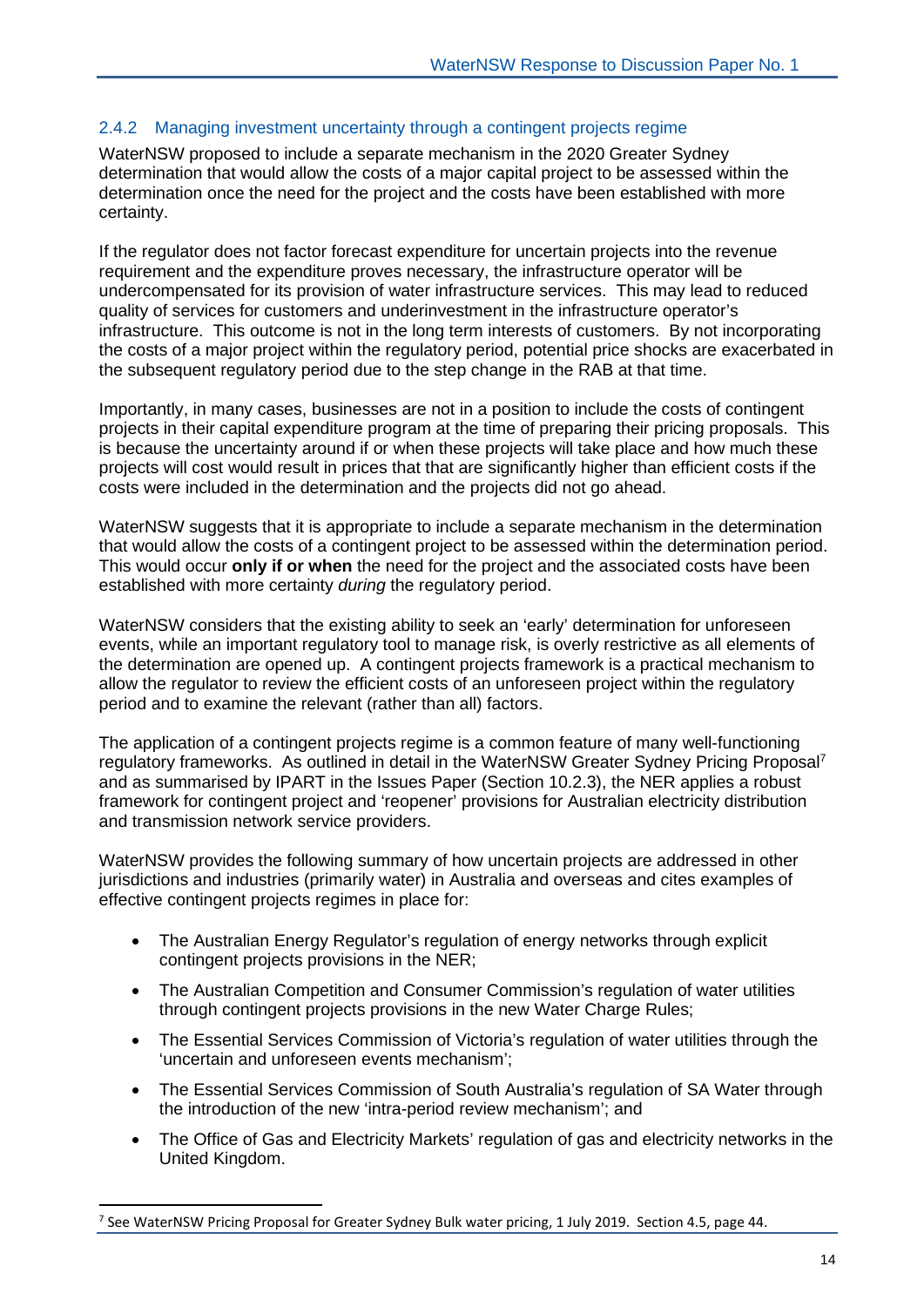WaterNSW's analysis highlights that a contingent projects regime is a common feature of many well-functioning regulatory frameworks in Australia and overseas. Based on our analysis, we suggest that IPART consider the merits of a contingent projects (or similar) mechanism with *intra period* adjustments as part of this review to manage the uncertainty of large capital projects where insufficient visibility of the associated timing and or costs exists to reasonably include in prices at the time of a determination.

The absence of a contingent projects or reopener mechanism raises concerns over the financial risk placed on WaterNSW in the latter years of a longer regulatory period.

#### 2.4.3 The role of cost pass through mechanisms

We consider that a well-functioning regulatory framework needs to ensure a reasonable sharing of risks so that a business can recover its efficient costs, meet customer obligations and remain financially viable. An important element of the regulatory framework is the inclusion of regulatory mechanisms that allow for significant unforeseen costs that are triggered by uncertain events to be addressed during the regulatory period. If the underlying costs of service provision are increased by an event (such as new legislation or a new service), firms operating in a competitive market would be expected to include the associated costs into their price service offerings.

WaterNSW considers that any cost pass through mechanism should be symmetric and that any cost reductions arising from cost pass through events should be passed onto customers as soon as possible and not retained until the subsequent regulatory period.

Under the current regulatory model, IPART sets WaterNSW's prices on a forward-looking basis for a defined period. Prices are set to be sustainable over the regulatory period. However, there will inevitably be uncertainties during the period where it is impractical (if not impossible) to forecast the efficient costs of these uncertainties at the time prices are set.

It is in customers' interests for infrastructure businesses to have the reasonable opportunity to recover the efficient costs they incur as a result of unexpected events. Cost pass through mechanisms can provide an appropriate balance in the allocation of risks between WaterNSW (to recover costs to attract sufficient investment in its infrastructure) and customers (to ensure that prices are no more than necessary to provide an appropriate level of service).

As noted in the Position Paper, IPART's regulatory framework does include cost pass throughs, although their use is generally much more limited than in other jurisdictions. While WaterNSW acknowledges the role of cost pass throughs and IPART's concerns over the fair sharing of risks, we note the following with respect to the current pass through arrangements:

 **IPART's criteria** – IPART states that a cost pass through mechanism should only be applied in situations where (amongst other things) the "*resulting efficient cost associated with the trigger event can be fully assessed including whether there are other factors that fully or partially offset the direct cost of the event*" and includes a footnote stating "*The costs to be passed through must be specified in the price determination"*. 8

Unfortunately, for most events, detailed cost information is not available at the time of the price determination, given that an event may not have been foreseen at that time (e.g. the case of a new legislative obligation introduced during the regulatory period). In these cases it is not possible to assess the costs in advance and therefore it is not possible to include the event and its costs in the determination.

<sup>8</sup> Position Paper, Box 2.1, page 15.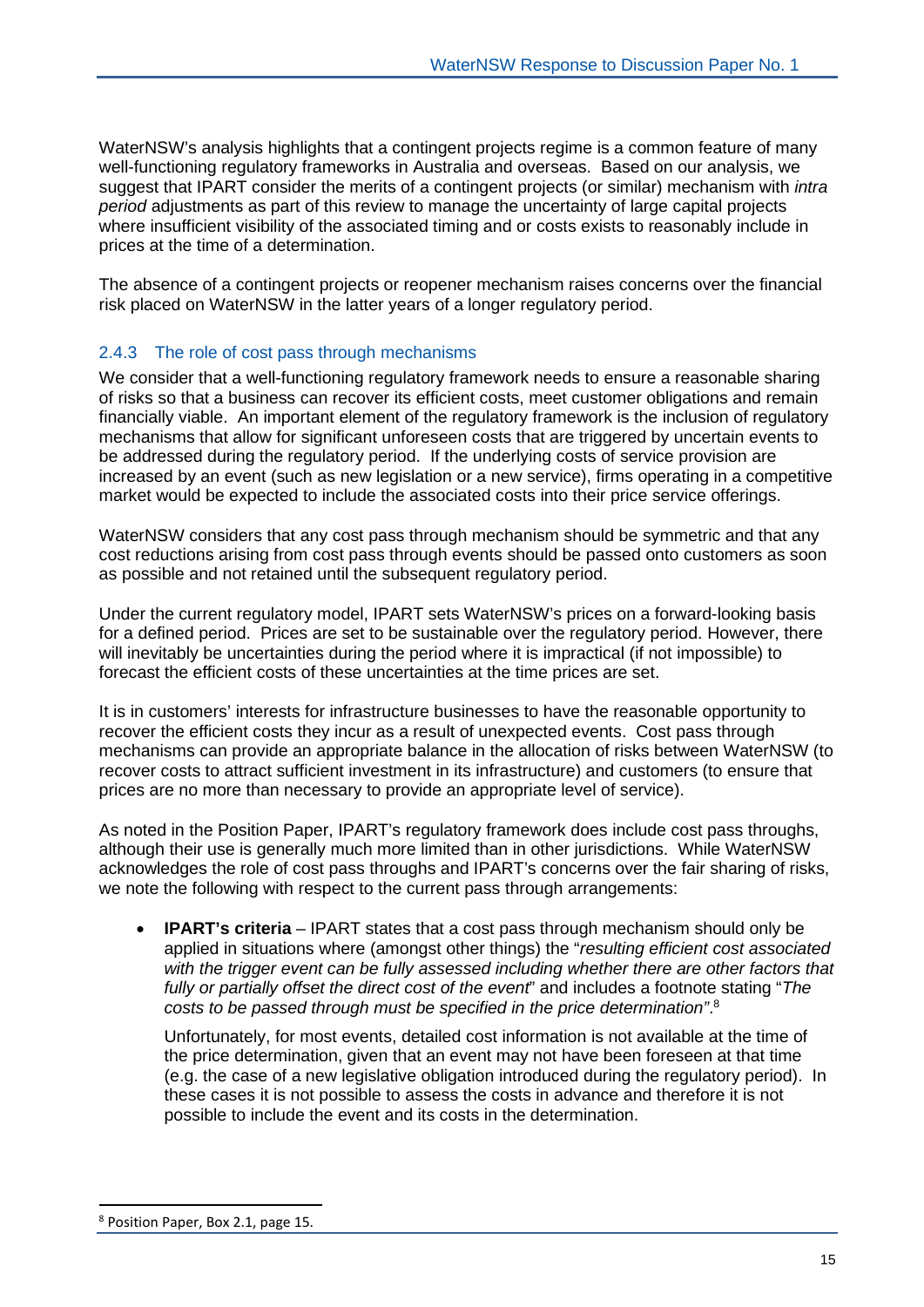- **Adjusting prices within the regulatory period** IPART's ability to adjust prices for the efficient costs of a new pass through event that occurs within a regulatory period is arguably constrained.
- **Firms in a competitive market** Firms operating in a competitive market would not be expected to absorb the efficient costs of complying with a new tax or legislative obligation and would seek to include these costs in their price / service offerings. It would therefore be entirely consistent with firms operating in a competitive market to provide costs pass throughs for certain events (including legislative changes) within the determination period.

By providing water utilities with the tools to manage their costs within the regulatory period and the appropriate use of incentives (discussed in the following section), businesses would be provided with greater ability to effectively manage risks and to accept accountability for the determination outcomes during the regulatory period. This would support a move to longer determination periods.

### **3. Understanding price-quality trade-offs**

In the Discussion Paper, IPART indicates that the services delivered by the water businesses need to balance a number of objectives. Customers' preferences for higher levels of service need to be balanced against their willingness and ability to pay for these services. Investments need to be made in the context of a changing climate, and the need to contribute to positive environmental outcomes.

To prepare a targeted pricing proposal that is in the long-term interests of customers, the businesses need a full understanding of the trade-offs between service standards and costs.

IPART seeks feedback on the following matters:

- How should performance standards be set, for businesses with, and without, an Operating Licence?
- How best to align pricing decisions and performance standard setting to enable businesses to make trade-offs between the two. For businesses with an Operating Licence, should IPART's Operating Licence and Price review processes be run concurrently?

IPART has two main functions when regulating public water businesses: recommending operational standards for the businesses (and ensuring compliance with them), and setting maximum prices the businesses can charge customers for services.

These two functions are closely related. IPART recommends licence conditions that define the service levels that the businesses must deliver to customers, and sets prices to recover the efficient costs of delivering these services.

IPART recommends to the Minister the operating licences for certain public water utilities, including WaterNSW. Customer engagement by businesses on key performance standards can help inform the trade-offs between service standards and costs, and any service standards with potentially competing outcomes.

#### **3.1 Minimum or optimal standards**

IPART suggests that a key question is how performance standards in operating licences should be set to ensure that customers are protected, while providing the right incentives for the utility to deliver higher levels of performance where it is efficient to do so.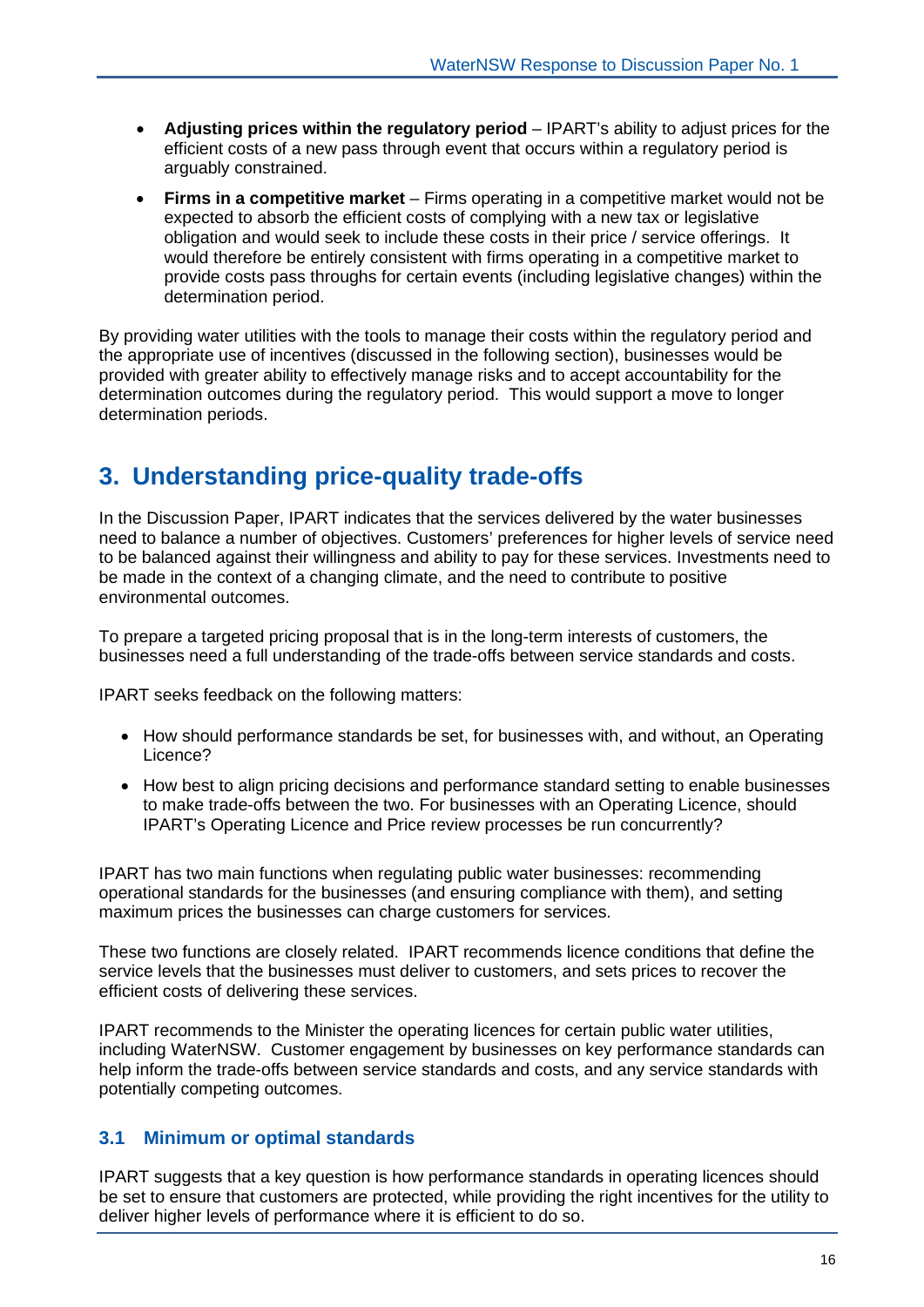WaterNSW supports a **minimum standard** in the operating licence to protect customers, with optimal standards being incentivised through separate mechanisms, and potentially implemented through the pricing review. We propose these standards are updated on an exception basis once initially established in order to minimise the costs of compliance.

As stated in the Discussion Paper, this approach has been widely adopted in the energy industry. For example, in addition to having to an operating licence, the Australian Energy Regulator ("**AER**") has developed a number of incentive mechanisms, most relevantly a 'Service Target Performance Incentive Scheme ("**STPIS**")' that provides electricity distribution networks with the incentive to maintain and improve network performance, to the extent that consumers are willing to pay for such improvements.

WaterNSW supports IPART's statement that encouraging an optimal level of performance through pricing mechanisms, rather than only through operating licence requirements, would lessen regulatory compliance costs. It would also promote consistency between the businesses that IPART regulates who have an operating licence, and the businesses who do not have an operating licence.

WaterNSW is concerned that any attempt to set 'optimal' standards may lead to a stifling of, not an increase of, innovation, as the operating licence standards would effectively cap outcomes (by definition).

The introduction of optimal standards would increase the scope of the operating licence review and is unlikely to provide any additional guidance to the business when developing its pricing proposal, given it would still need to engage with customers on whether the optimal standard could be affordably met and would require minimum standards to be set in any case should the optimal standards not be attainable.

WaterNSW is concerned that the potentially significant additional scope required for the licencing review to incorporate minimum and optimal standards would add to the regulatory burden, which would increase costs for customers for little benefit.

WaterNSW considers that setting minimum standards based on outcomes rather than relying on audits to assess performance would be a positive move. We suggest that the minimum standards replace the operating licence's prescriptive clauses so that utilities are measured against performance against what customers value, rather than compliance for compliance sake. Performance standards, and the assessment of those standards, should be outcomes-based and not prescriptive. This supports a more agile and flexible business that can respond to customer and business needs more effectively.

The current approach to licence reporting comes at a high cost and WaterNSW considers the regulatory burden on utilities could be reduced. For example:

- Under the operating licence we provide IPART with 18 reports at different times throughout the year. We question the value add of such extensive and intensive reporting; and
- There is duplication of data and information being reported to other regulators and agencies.

We consider that customers should have a voice in setting the minimum standards to ensure the standards are set at appropriate levels. We also suggest that outcomes relating to standards above the minimum are more appropriately addressed through the determination process, where price and service trade-offs are best addressed through the associated consultation processes.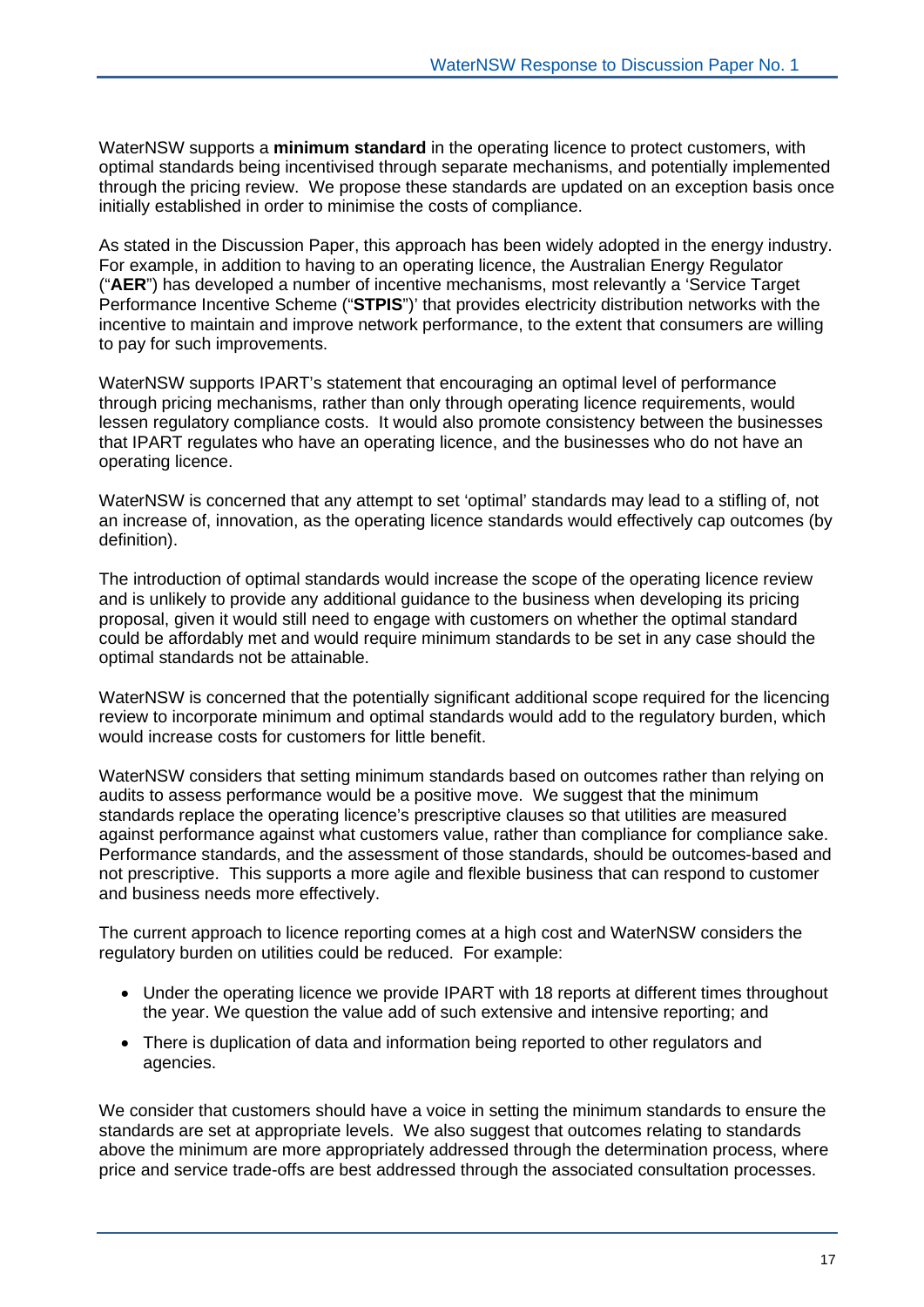WaterNSW therefore proposes that the operating licence contains minimum standards and are at least consistent with (if not a refinement of) the performance indicators that WaterNSW already report on to IPART. We also propose that the licence be reviewed to ensure it only contains those conditions that are critical for the delivery of a safe and secure supply of water to our customers. Any other matters can and should be addressed as part of the proposed service levels as part of the pricing proposal process, where additional engagement with customers necessarily occurs.

We also consider that the setting of minimum standards should be on an exception basis. This would lessen the costs of compliance, while ensuring that only those matters that require minimum standards to meet customer performance requirements are included in the operating licence.

#### **3.2 Aligning pricing and licensing standard setting**

IPART generally recommends licence standards one to two years before it sets prices. However, the level of service (or standards) that a customer wants a business to deliver is a function of the price the business will charge to deliver the service. This suggests there may be a benefit to running both processes in parallel, or looking at other ways to enhance understanding of the relationship and optimal balance between price and service levels.

However, there would also be costs of concurrent reviews of licence conditions and prices, potentially adding regulatory costs or burden to the regulated businesses. Further, the licence conditions IPART recommends may not be adopted by government, which creates a risk that IPART's prices are then not cost reflective.

IPART has indicated it is keen to explore the benefits and costs of different approaches to enhance integration and outcomes of our licensing and pricing functions.

WaterNSW considers that there is merit in ensuring the timing of the operating licence review is set to enable the outcomes to be understood and the costs included in the business's pricing proposal. This would ensure that the prices charged are reflective of the service standards and that there is no mis-alignment. We note, however, that there are likely to be efficiencies in undertaking the operating licence review and expenditure review in a coordinated manner.

For example, the operating licence audit and the expenditure reviews for the WaterNSW bulk water and WAMC / Rural Valleys determinations were conducted at the same time, but were not part of a fully integrated process. This resulted in a significant level of duplication in the review process by WaterNSW staff and IPART's consultants, leading to higher costs. Better alignment of the review processes in future is likely to result in less duplication and therefore more efficient and effective outcomes.

As noted above, the timing of the operating licence and pricing reviews are not aligned. IPART recommends the operating licence including performance standards to the Minister. The review of performance standards has usually been held as part of the operating licence review, at least a year before the pricing reviews. IPART considers that there could be value in having the performance standards review and the pricing review occurring at the same time.

IPART has outlined some benefits of reviewing performance standards and prices simultaneously (i.e. price-quality trade-offs assessed in real time, customer engagement undertaken once and economies of scope), WaterNSW considers that any perceived benefits are more than offset by the challenges created and the risks to this approach observed by IPART:

 The Government may not agree to IPART's recommended performance standards. This would delay the review process, while new prices are established. IPART indicates that working with the businesses to establish the recommended standards early in the review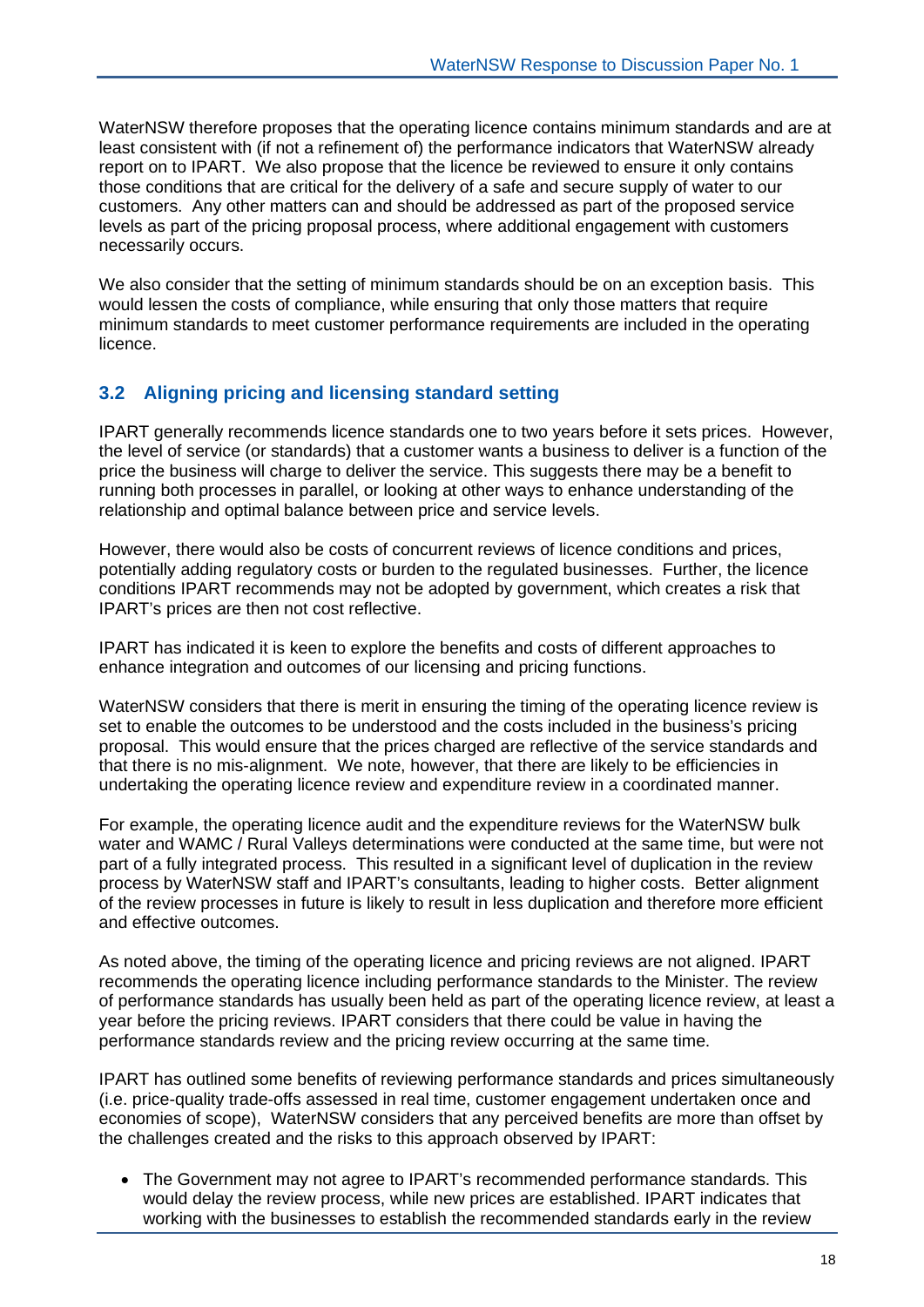process should help to reduce this risk. WaterNSW notes that the time to prepare expenditure proposals to meet the standards is at least six to twelve months, which is likely to delay the review process or lead to prices that do not reflect the efficient cost of the service.

- There may be a resourcing concern in that more work needs to be done at once. IPART considers this could be addressed by completing more elements of pricing ahead of time, or perhaps by targeting resources on the most important elements of the pricing or licencing reviews. WaterNSW considers that a core element of a pricing proposal is the expenditure programs that require extensive lead time once the standards are known. WaterNSW does not consider work on expenditure programs could be brought forward to prior to when the standards are set.
- Businesses may feel they cannot effectively plan and cost projects without knowing what the standards are. IPART suggests that the counterpoint is that this implies that there is an opportunity to push the businesses to think more deeply about price-quality trade-offs, rather than waiting to price options until quality is fixed. WaterNSW does not consider this to be a pragmatic solution and while IPART indicates that quality levels should be determined through customer engagement, WaterNSW considers that having a core set of minimum standards on which to base a pricing proposal is fundamental to ensure the prices reflect efficient costs of providing the service. We do not think it is practicable to set standards and develop efficient expenditures to meet these standards in parallel.
- Creates practical difficulties for utilities such as WaterNSW with more than one pricing determination to have simultaneous operating licence reviews. For instance, which pricing determination would the licensing review align with (i.e. Rural Valleys, Greater Sydney or WAMC)? Alternatively, a move to one overarching determination process for all of WaterNSW's regulated assets may address the timing issues with the operating licence, but would create potential peak resourcing issues.

### **4. Customer choice pricing**

In its Discussion Paper, IPART proposes to develop a new 'customer choice' framework. IPART considers customer choice pricing as the natural evolution of Unregulated Pricing Agreements (UPAs), which in some cases enable large non-residential customers to enter into an agreement with their utility to receive different service/prices than the determination specifies, provided all costs and revenues are ring-fenced.

IPART has indicated it wants to expand this approach to other customers, provided the same ring-fencing occurs. To date, there has been limited uptake of these schemes. IPART suggests that awareness is likely low, and it may be difficult for consumers to identify the specific examples where they would negotiate on with the business. Further, there is a legal risk that IPART may override a commercial arrangement should regulation become necessary, which may discourage the water businesses from pursuing customer choice pricing.

#### **4.1 Allowing customers to 'opt-in' to higher service**

IPART considers that the 'customer choice' framework encourages water businesses to identify and pursue opportunities for their customers to choose the level of service they get from their water provider, and to pay for that service according to their personal choice.

As customer choice pricing arrangements are developed and introduced, IPART considers it is appropriate to defer price regulation and instead to monitor prices. IPART considers it is unnecessary to immediately introduce price regulation because customers can always exercise the option to remain on the default regulated tariffs. Instead, IPART would monitor the prices, revenues and costs of the schemes, and pay close attention to ring-fencing arrangements. IPART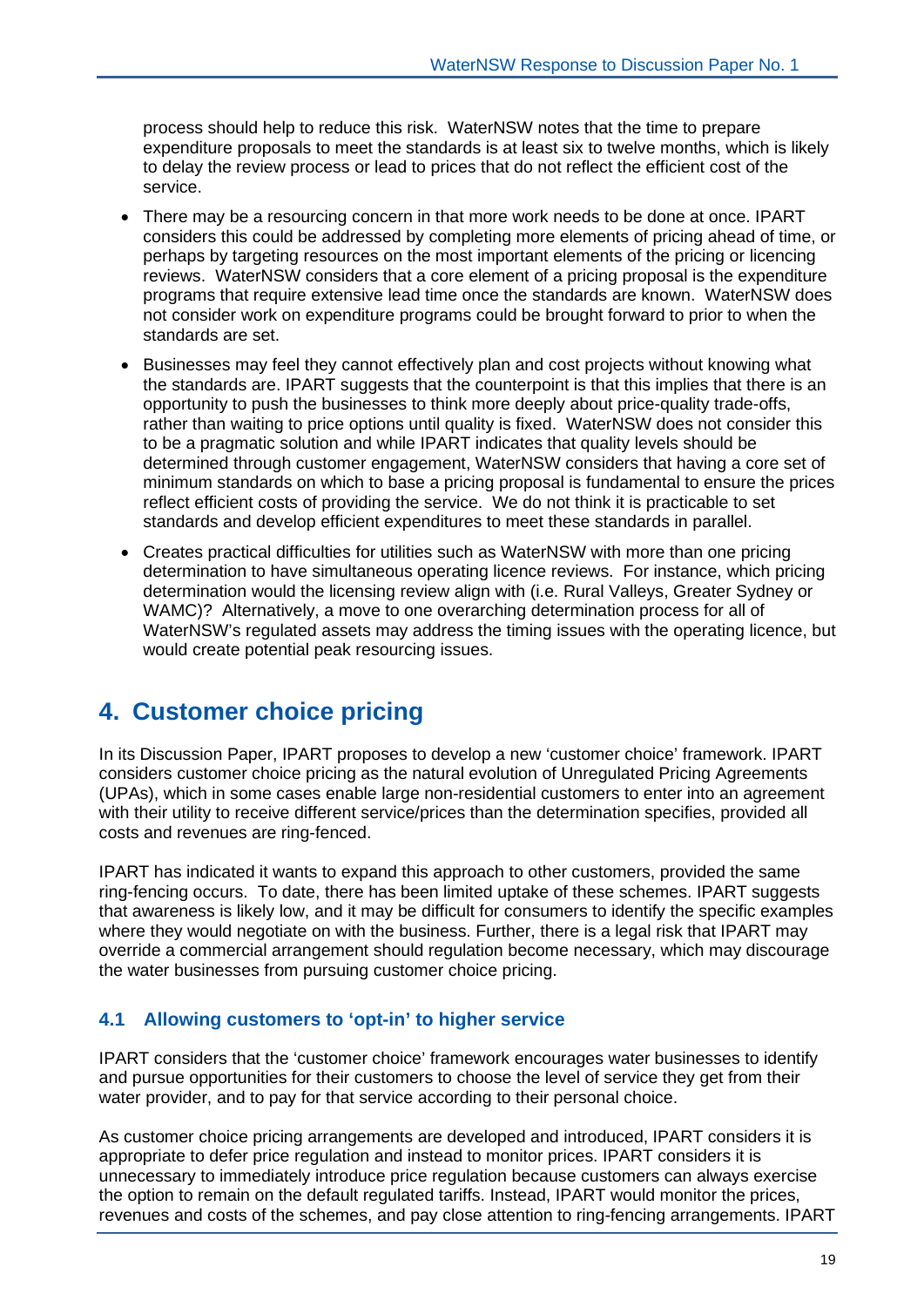considers that a lighter touch regulatory approach will encourage the businesses to pursue innovative pricing options.

WaterNSW is supportive of any approach that would allow customers to be provided with options to receive a higher level of service. We also support the approach of moving towards price monitoring rather than direct regulatory intervention.

We note that there are challenges to achieving customer choice pricing that include demonstrating customers' willingness to pay or trade off service levels for price. For instance, as it is rare that an initiative would affect only one customer in a region or valley, demonstrating customer willingness is challenging (i.e. is unanimous support required or is majority of customers sufficient?).

Furthermore, while fully tailored pricing solutions might be desirable, the systems investment, process changes and the resourcing required to move away from current pricing arrangements to more tailored solutions is likely to be cost prohibitive on a wider scale. Striking the balance between costs for customers and offering a greater suite of services is a key focus area for WaterNSW.

WaterNSW acknowledges that if IPART is to defer the regulation of customer choice pricing that some overarching principles would be helpful to stakeholders. While WaterNSW is generally comfortable with the proposed list of pricing principles for customer tailored solutions, we note that the requirement for full ring-fencing of costs and associated reporting presents a high regulatory hurdle that would likely only result in the largest initiatives being cost effective.

WaterNSW encourages IPART to establish a set of principles to guide the exploration of future customer choice options

For WaterNSW, it is unlikely that the larger scale UPAs would form a significant component of our customer price offerings over the next few years in recognition of the size and scale of our customer base. We consider that more value for stakeholders would be derived from our future review of rural bulk water tariff structures in the leadup to the 2025 determination. The extent that tariffs could be redesigned will need to address several issues including customer bill impacts, affordability, the desire to set efficient tariffs, revenue volatility, climate change and other environmental considerations and the likely forms of price control available in IPART's regulatory framework.

#### **4.2 Addressing revenue sharing**

At the workshop, businesses did identify a practical challenge to developing new products – revenue sharing over shared infrastructure. In particular, there was a suggestion that IPART may need to exercise more clarity and discretion depending on circumstance, as opposed to the existing guidance of 50:50 sharing.

WaterNSW is encouraged by IPART's statements that the 50:50 sharing is a 'guide' and that IPART has shared non-regulated revenue at a different sharing levels (an example of biodiversity offset credits with a 90:10 split in IPART's 2020 reviews of pricing for Sydney Water and Hunter Water was cited).

Depending on the nature of a potential use of shared infrastructure, alternative revenue sharing arrangements may need to be discussed with IPART to ensure that higher utilisation of infrastructure occurs through leveraging monopoly infrastructure, which is beneficial to the State, while ensuring the long-term interests of customers are maintained.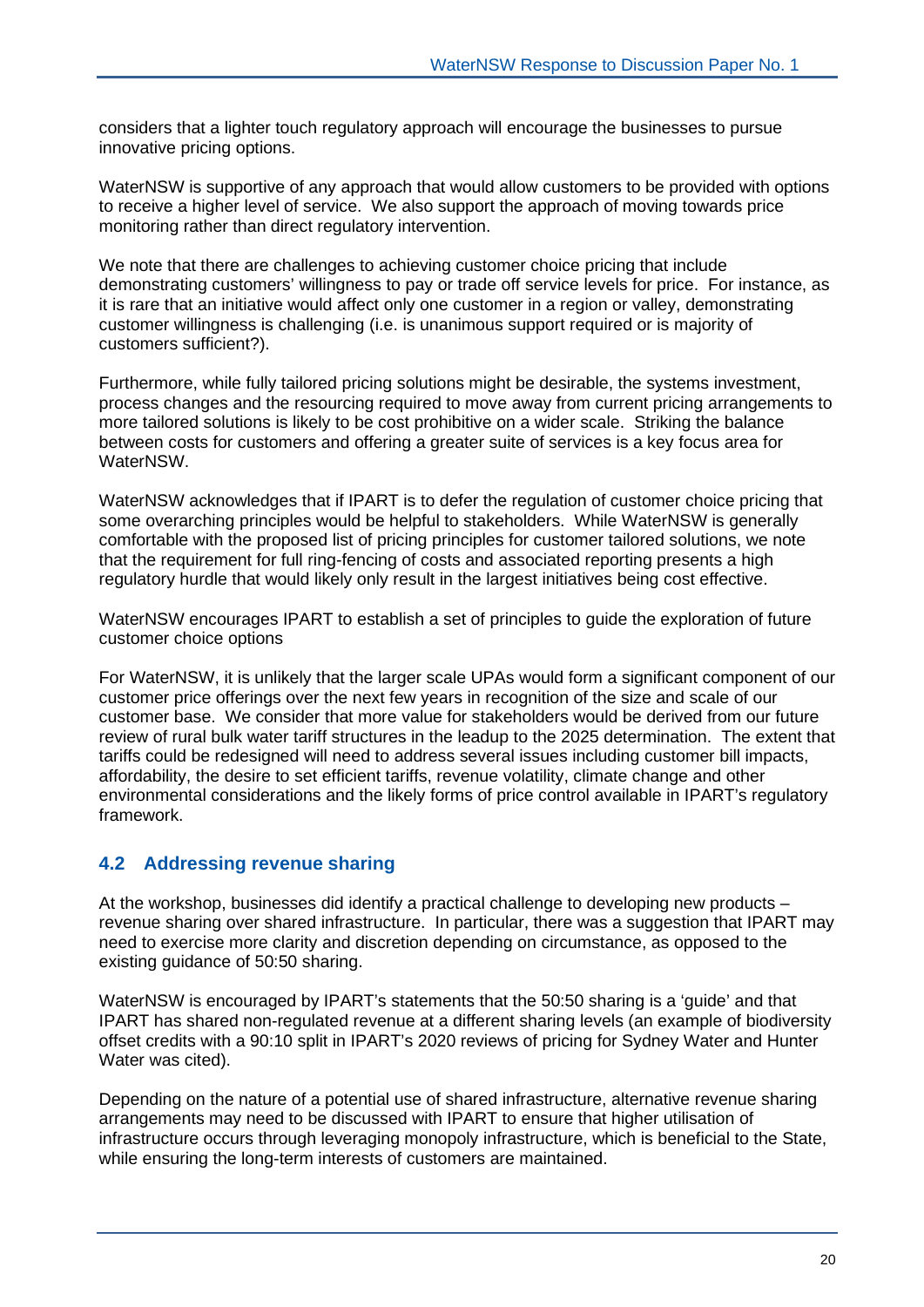### **5. Allow different forms of price control**

WaterNSW welcomes the discussion at the workshop and the views expressed in the Discussion Paper on the potential introduction of alternative forms of price control (and in particular revenue caps).

Currently, IPART sets the maximum prices a business can charge for its water services. This is a relatively prescriptive approach, and while it has its benefits, the lack of flexibility could impact on water businesses' incentives to encourage their customers to conserve water. IPART notes that a lack of autonomy for the businesses to set prices potentially discourages them from taking ownership of their prices. WaterNSW agrees that providing additional price control options would likely lead to pricing solutions that are more targeted to the specific circumstances of each business and their customers.

IPART notes that in determining the most appropriate option, or options, an important underlying principle is that risk should be assigned to the party best able to manage it, and benefit to the business from reduced risk should be shared with its customers. In practice, the form of price control is relevant when setting water prices, as the water usage price recovers a significant portion of the costs of providing this service. In contrast, fixed charges recover the majority of costs for wastewater and stormwater services for some utilities, and the businesses would not face significant revenue volatility under any form of price control.

WaterNSW has had direct exposure to the limitations of charging maximum prices when actual volumes are materially below the levels forecast by IPART at the determination. For our Rural Valleys determinations, this has led to the introduction of various approaches to managing volume risk so that WaterNSW has a reasonable opportunity to recover its efficient costs, while also sending efficient price signals to customers. This has resulted in varying approaches to managing volume risk, primarily by introducing and 'unders and overs mechanism' (ACCC in 2014) and allowances for a risk transfer product ("**RTP**") (IPART in 2017).

In our view, neither of these approaches have been ideal, as WaterNSW has either been exposed to revenue shortfalls during drought (in the case of the UOM) or has experienced a shortfall between IPART's allowance for volume volatility and the actual competitively-sourced costs of the product (in the case of the RTP). IPART has recently signalled that it is considering moving to a volatility allowance (similar to self-insurance) to address volume risk, that would provide a much lower allowance to manage volume risk with little comfort as to how this mechanism would work in future determinations. This places a disproportionate level of revenue risk on WaterNSW and has the potential to negatively impact our credit metrics if actual volumes are below longer term trends. A higher cost of capital for WaterNSW due to reduced credit rating would not be in the long-term interests of our customers as it would impact on the incentive to attract efficient investment to the sector.

The relatively high proportion of variable charges compared with our cost structure is contributing to the problem, as variable charges have increased, not decreased, in some valleys over the past few decades. Moving to a greater proportion of fixed costs is a possible solution, but this is not always supported by customers, who have previously supported a UOM to manage volume risk.

WaterNSW considers that a UOM or an RTP are second best options to managing volume risk. While ensuring the forecast volumes used to set prices are the best estimate of likely volumes over the determination period, IPART's use of a 20-year rolling average of historic usage has not been an accurate predictor of future usage in our rural valleys. Therefore a more holistic approach to risk management that includes consideration of a revenue cap is required and we are supportive of any form of price control that effectively manages revenue risk.

While we are generally supportive of revenue caps, we note that the form of price control should not be a 'one size fits all' approach and that businesses should be able to propose the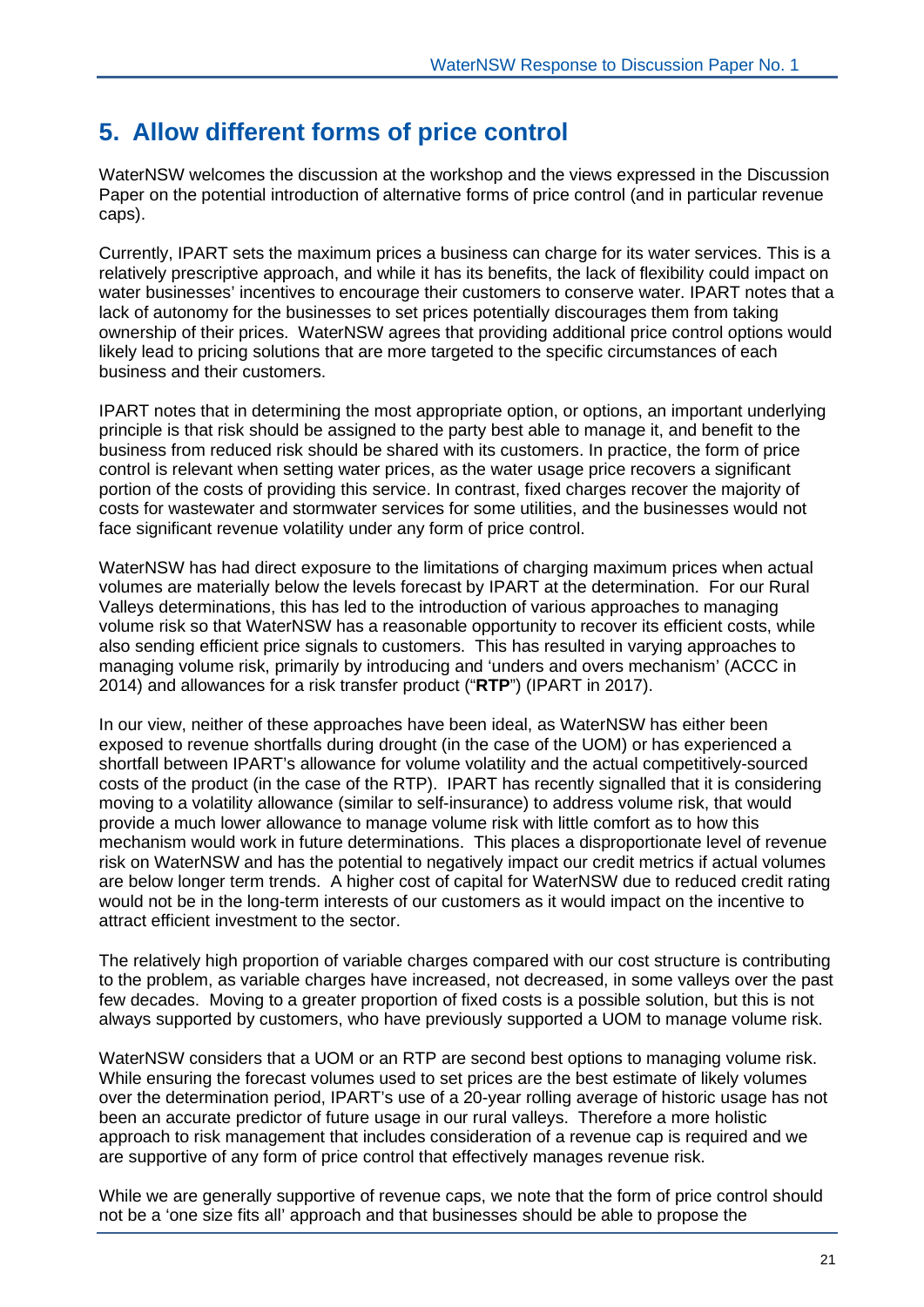appropriate form of price control (e.g. revenue cap, maximum price cap, weighted average price cap) based on its individual circumstances.

While our thoughts on revenue caps are outlined in the following section, WaterNSW notes that revenue caps have been the form of price control for electricity networks in the NEM and are a tried and tested approach to setting infrastructure charges that is in the long-term interests of customers. The NEM has also shown that 'efficient prices' can be set under a revenue cap.

WaterNSW notes that IPART has outlined a 'within-period revenue cap' option to manage volume risk. WaterNSW does offer an opinion on the relative merits of this option, as we are cautious about lending support for an untried product when other mechanisms (i.e. revenue caps and WAPCs) have worked in other jurisdictions. IPART's option should be available for businesses to propose at each determination, but should not be mandated.

#### **5.1 Managing volume risk through a revenue cap**

IPART has turned its attention to managing volume risk in regulatory determinations, through the use of tariff structures, demand volatility adjustment mechanisms, risk transfer products and the introduction of dynamic water usage prices. The use of the 20-year rolling average of water sales for setting variable charges by IPART (in our Rural Valleys and WAMC determinations) should be revisited due to the effect it has in driving up prices after periods of drought, when volumes decrease and it is unlikely to provide an effective approach to setting efficient prices.

WaterNSW considers that at least some of these mechanisms and issues noted above could also be addressed through the form of price control, for instance the option of proposing a revenue cap.

We note IPART's views on a revenue cap were identified in the Position Paper, which drew the following conclusion:

*The advantages of a revenue cap include a strong incentive to reduce costs and to use demand side management to reduce costs. However, we would have to think through some potential challenges as well. For instance, that average prices would be adjusted each year, which creates the risk of price volatility for customers. This could be addressed by introducing side-constraints.<sup>9</sup>*

WaterNSW is supportive of a revenue cap as part of the review.

We recognise that there may be a need for pricing principles (such as the AER's Tariff Strategy Statement guidelines) and side constraints, although we caution against the introduction of restrictive pricing side constraints that can act as the *de facto* form of regulation if set too tightly.

Side constraints were previously applied by IPART in its regulation of the NSW electricity distribution network service providers (DNSPs), as noted below:

*The Tribunal proposes that the side constraints on network prices be applied only to residential tariffs including rural residential tariffs. Increases in the bill of any individual residential customer for the same pattern and volume of electricity consumption may not exceed the bill for the corresponding period of the preceding year by more than the greater of CPI or \$20. Increases to the residential class as a whole must not exceed the CPI.*<sup>10</sup>

<sup>9</sup> See IPART's 29 September 2020 *Position Paper on the Special Review on Water Pricing and Licensing – Regulating Water Businesses*. Page 18.

<sup>&</sup>lt;sup>10</sup> See IPART Pricing for Electricity Networks and Retail Supply Report Volume I, June 1999. Page xviii.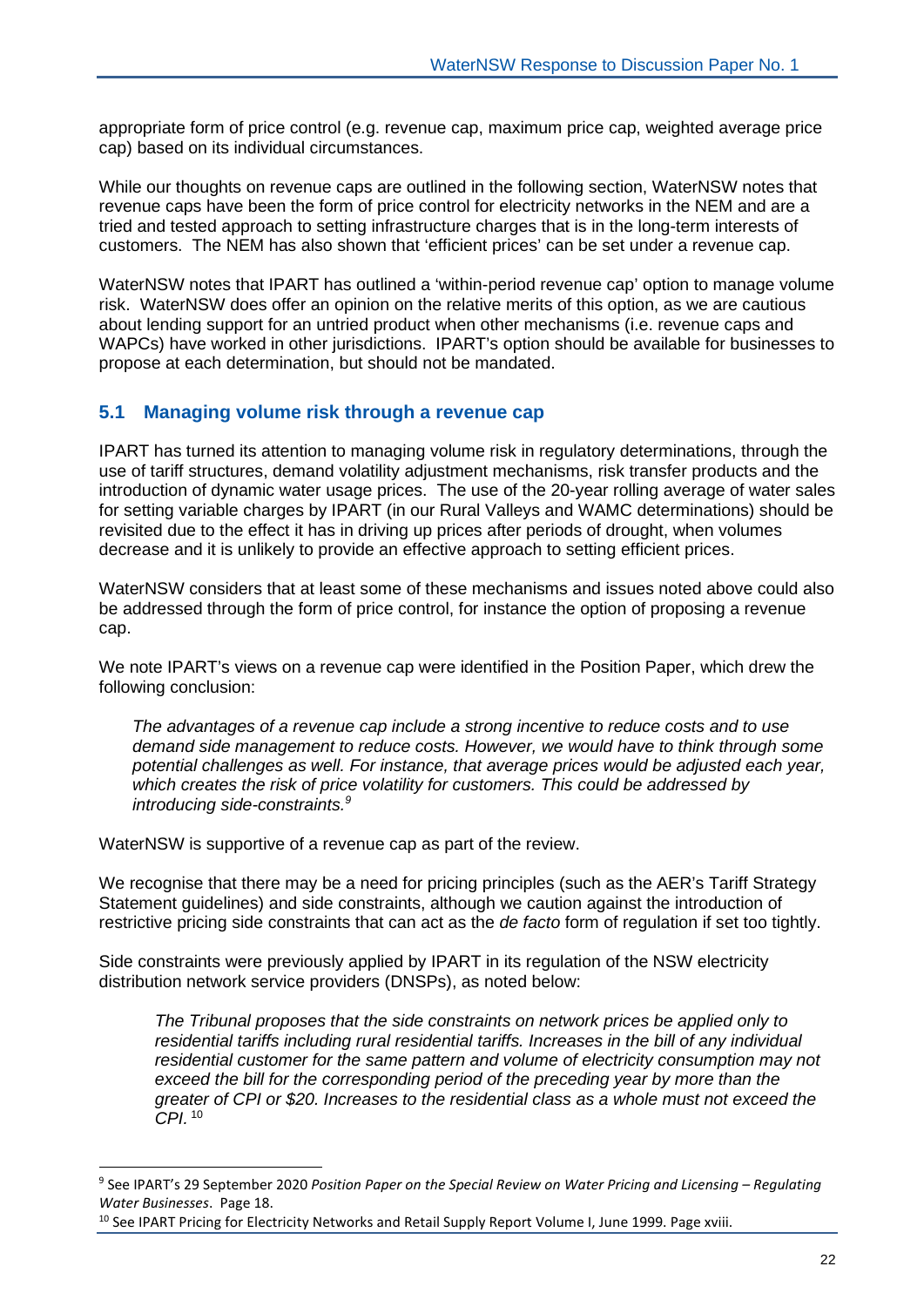The DNSPs at the time were concerned that a side constraint of the greater of CPI or \$20 for a residential customer and CPI for the residential class as a whole was overly restrictive and would not allow prices to be adjusted to recover the efficient costs of the business if the cost of providing regulated services was increasing. Similarly, restrictive side constraints in future could effectively become the form of control in cases were the efficient costs of providing regulated services are increasing, as the side constraints may not allow a reasonable opportunity for the approved revenues to be recovered through regulated charges.

WaterNSW also notes that another form of price control, weighted average price caps ("**WAPC**"), were in place for the NSW electricity networks when regulated by IPART and then the AER. We note that a WAPC is no longer the form of price control for electricity networks as the framework has moved to revenue caps due to several factors, including concerns over the underlying ability of the networks to earn revenues above regulatory allowances. This concern could be addressed by setting pricing guidelines addressing how prices could be amended, noting that the more restrictive the guidelines are, the more likely efficient tariffs may be stifled, thereby limiting the potential merits of the WAPC.

## **6. Shadow price for leakage**

In the Discussion Paper, IPART states that using water efficiently must be a key focus for water businesses and consumers in NSW. WaterNSW strongly supports this view.

In promoting water efficiency, IPART has proposed a new idea for businesses to better manage leakage, whereby IPART sets a water usage price with reference to the long run marginal cost ("**LRMC**") of producing water. IPART notes that water businesses receive a signal based on the short run marginal cost ("**SRMC**") of water supply and has canvassed whether LRMC or SRMC should form the basis of a shadow price for leakage.

IPART's approach to setting a shadow price for leakage is that a target (static or dynamic) could be established whereby the business would have to pay the water usage charge for that water, as if it were the customer for that water. This would be done through a revenue adjustment in the next determination.

Conversely, if the business reduced its leakage below its target, IPART would provide additional revenue at the next reset equal to the value of the water saved. IPART intends that its shadow price would be symmetric.

WaterNSW considers that there should be stronger incentives for businesses to reduce leakage, but that any incentive needs to recognise the circumstances of the individual business and that financial incentives should only be in place following a rigorous data collection process to set appropriate targets.

WaterNSW generally supports IPART exploring mechanisms that would increase incentives to deliver outcomes that are in the long-term interests of customers. We consider, however, that setting a shadow price of water for WaterNSW in the near term is premature for several reasons:

- This incentive did not "feature heavily" at the workshop, and as such there has not been sufficient discussion around key elements of the proposed scheme to warrant its introduction for the next round of determinations for WaterNSW;
- Establishing the water 'target' would take considerable time and would need to be tracked for many years before financial incentives should be set;
- The 'revenue at risk' for a shadow price for leakage would need to be consulted on extensively to ensure businesses and customers understand how much emphasis IPART expects businesses to place on this incentive;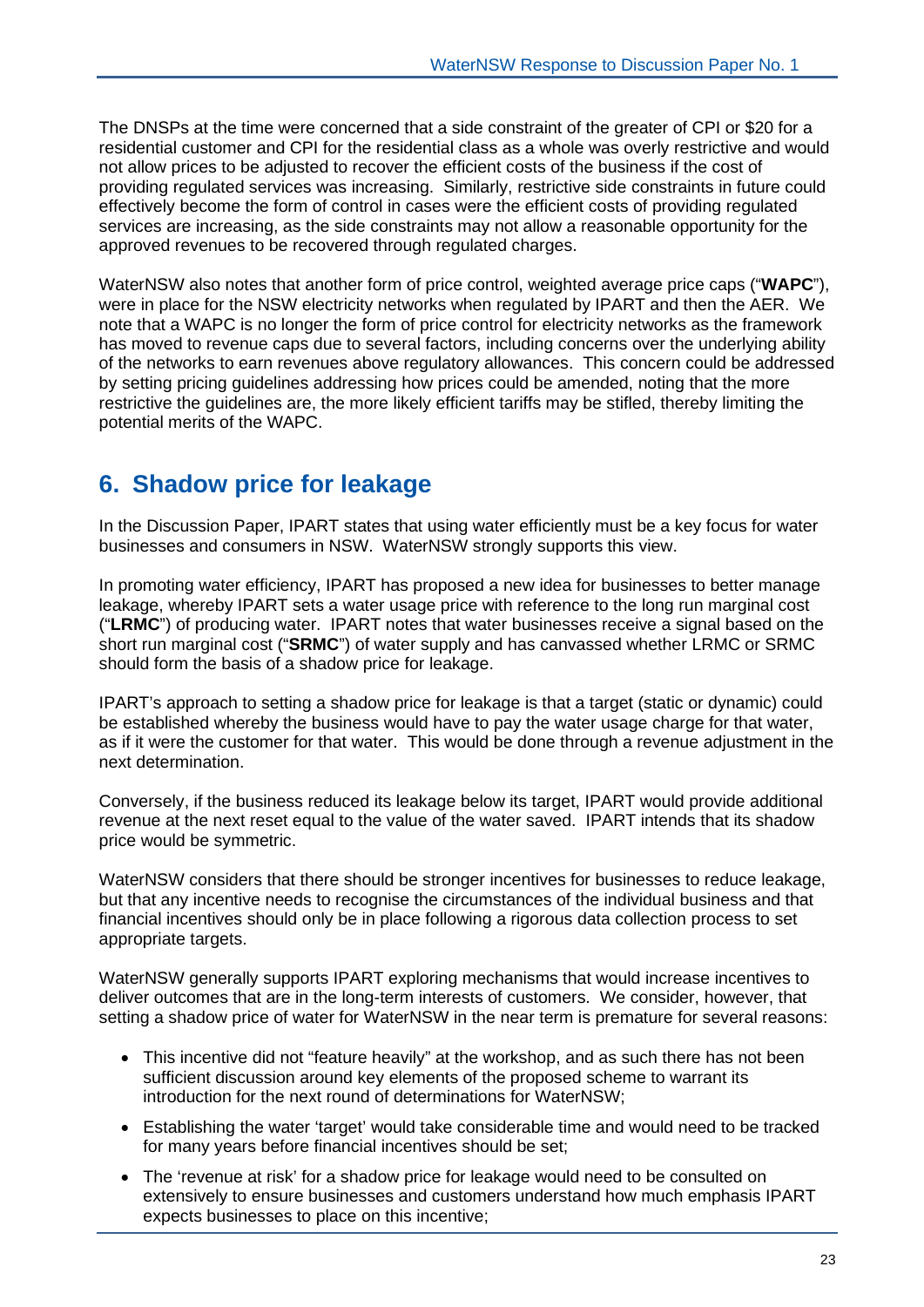- The basis of the shadow price (e.g. LRMC or SRMC) would need to be established, noting that robust estimates of LRMC would take time and cost for WaterNSW to undertake this analysis; and
- IPART indicates that "*As with all adjustments of this kind (eg, the Demand Volatility Adjustment Mechanism), the Tribunal retains discretion not to make the adjustment at the time it determines prices for the next period. The Tribunal would indicate its intention, but*  not bind itself to a future outcome<sup>".11</sup> As the Tribunal could not quarantee that financial rewards from the operation of the incentive would be provided, committing significant resources without a reasonable opportunity for recovery is unlikely to be prudent. This may lead to only small scale improvements and 'low hanging fruit' being targeted, which may not be the efficient outcome.

For WaterNSW, establishing the relevant target and incentive arrangements would require extensive data collection and engagement with customers. While WaterNSW would be happy to work with IPART to further develop its thinking on a shadow price for leakage, we would not support financial incentives being applied until the scheme has been trialled for at least one regulatory period (i.e. we would not support financial incentives for the 2025 Rural Valleys Determination).

## **7. Regulators Advisory Panel**

IPART suggests that the goal of the Regulators Advisory Panel ("**RAP**") would be to support efficient decision-making by the businesses through improved co-ordination. A RAP would be a platform for regulators and policy makers, in the water sector, to share information and contribute to better regulatory decisions.

IPART considers that a more formal approach to information sharing between policy makers and regulators could promote the long-term interests of customers, by encouraging better long-term planning in the sector and improving how the inherent trade-offs between costs, health and environmental outcomes are balanced.

### **7.1 Who might participate in the RAP**

IPART's preliminary view is that the panel should include IPART, the NSW EPA, NSW Health and DPIE. IPART asks whether there is merit in also including a broader range of regulators as 'associate' members of the RAP, to support the exchange of new ideas. This could include other infrastructure regulators – such as the AER and the ACCC – and regulators in other sectors more broadly. WaterNSW supports including other regulators as associate members or observers with the ability to present on specific topics as requested by the RAP to promote cross-jurisdictional perspective as relevant.

While the regulated businesses would not be members, the RAP could provide an opportunity for the businesses to present ideas, test assumptions, and bring conflicting directions to the attention of the group. It is important for businesses to be able to contribute to the RAP.

IPART has indicated that it is not inclined to include customer advocacy groups as permanent panel members.

WaterNSW considers that, while businesses will thoroughly engage with their customer bases, there may be cases where the RAP would want to hear directly from customers or their representatives on particular matters. This could occur through RAP inviting customer

<sup>&</sup>lt;sup>11</sup> See Discussion Paper, footnote 8, page 21.